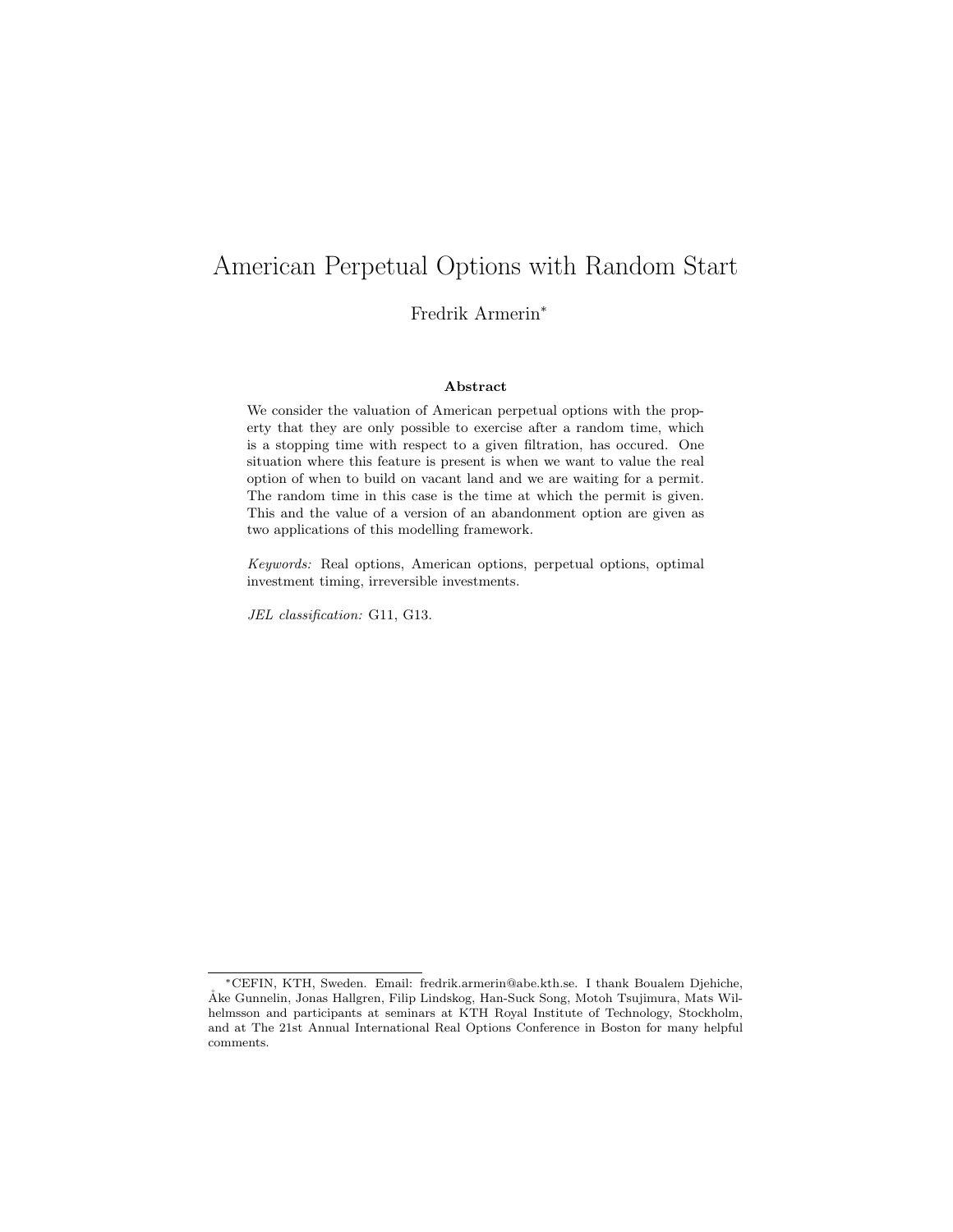## 1 Introduction

During the lifetime of many investments there are events which the investor can not control, but which are crucial in the development of the investment. It could be waiting for a permit or unexpectedly be exposed to some form of news. In this paper we consider a situation where there is an exogenously given random time, which we take to be a stopping time with respect to a given filtration, marking the first time at which an action can be taken. This means that even though the investor wants to take the action, e.g. initiate a project, he is not necessarily allowed to do so.

To calculate the value of this random start option, we start by calculating the value of the standard American perpetual option using the same gain function as in the random start option problem. We will assume that the underlying process evolves according to a geometric Brownian motion. This makes it possible to get analytical expressions for many American perpertual options, and this is indeed the case for the two gain functions considered in this paper. See Karatzas [9], Karatzas & Shreve [10], Øksendal [15], Peskir & Shiryaev [16] and Shiryaev [17] for theory and applications.

As applications we consider the optimal time to initiate a project (e.g. to start building on vacant land) given the constraint of a pending application to start, and a version of an abandonment option. These are two examples of real options, i.e. investment opportunities where there is an element of optionality. For a broad introduction to real options, see Dixit & Pindyck [4].

There is a resemblance between this type of random time and the default time of a bond, and we will partly use similar models as the ones used in credit risk modelling as described in e.g. Bielecki & Rutkowski [2] and Jeanblanc et al [8]. Another type of models used in real option valuation are the ones that assumes that the time of maturity is random, and these resemble in some aspects our models. For more on this class of models, see e.g. Miltersen & Schwartz  $[12]$ and references therein.

The rest of the paper is organised as follows. In Section 2 we discuss the general modelling assumptions. Section 3 contains the model applied to two random start investment problems, Section 4 outline some generalisations of the models described in Section 2, and Section 5 concludes and summarises.

# 2 The model

Let  $(\Omega, \mathcal{F}, P,(\mathcal{F}_t))$  be a complete filtered probability space where the filtration satisfies the usual assumptions of being right-continuous and  $\mathcal{F}_0$  containing all P-null sets of  $\mathcal F$ . A random time  $\tau$  is a non-negative random variable:

$$
\tau : \Omega \to [0, \infty].
$$

A random time  $\tau$  is a stopping time with respect to the filtration  $(\mathcal{F}_t)$  if it fulfills

$$
\{\tau \le t\} \in \mathcal{F}_t \text{ for every } t \ge 0.
$$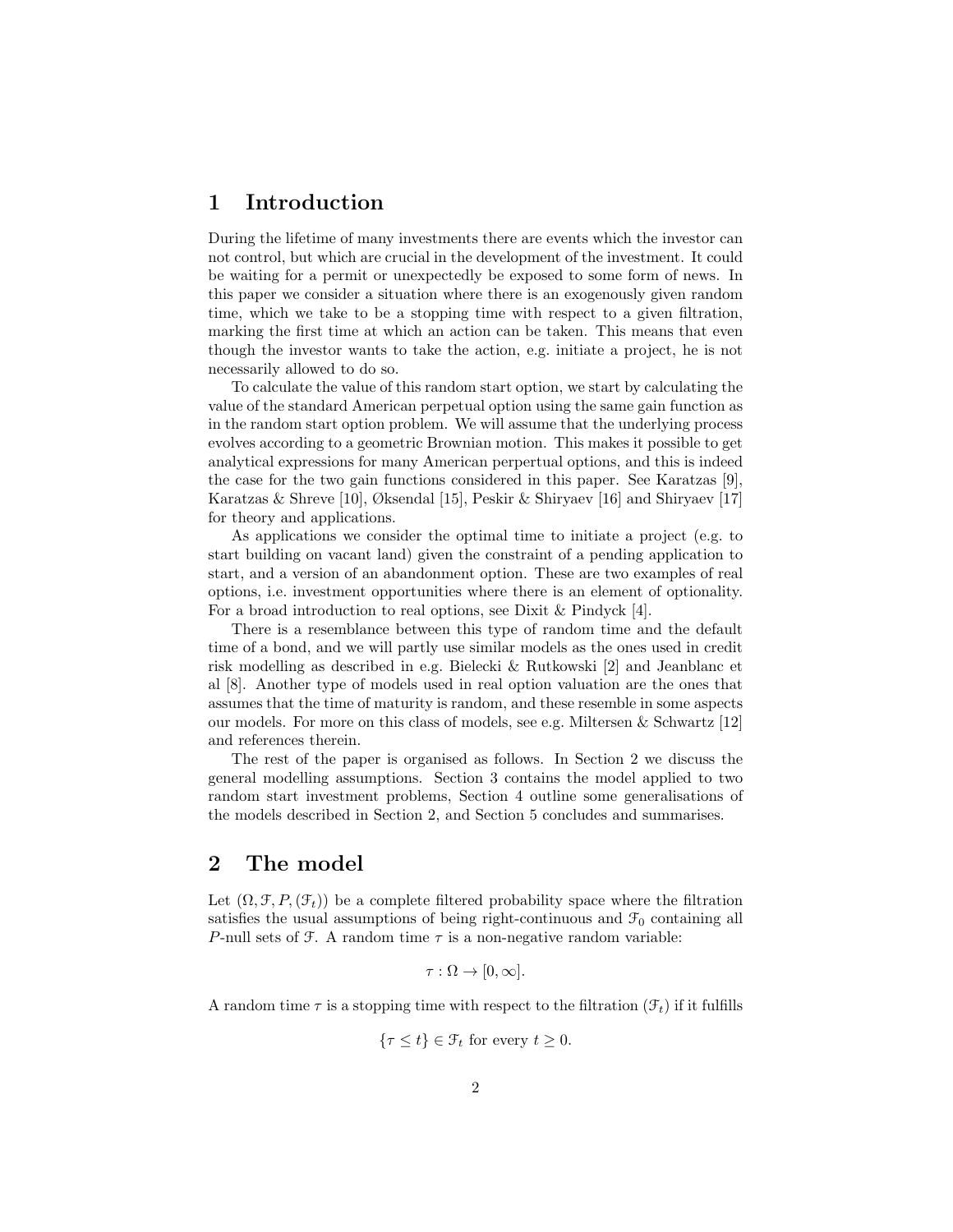We assume that there exists a bank account with constant rate  $r > 0$  whose value evolves according to

$$
dB(t) = rB(t)dt
$$
 with  $B(0) = 1$ .

We further assume the existence of a pricing measure Q locally equivalent to P and such that the value of a stream of cash flows is the discounted expected value under Q where the risk-free rate is used as discount rate.

Given is also a real-valued and continuous time-homogeneous strong Markov process  $(X_t)$  which is adapted to  $(\mathcal{F}_t)$ , and a non-negative function  $G : \mathbb{R} \to \mathbb{R}_+$ . Our first task will be to calculate the value of the standard American perpetual option with  $(X_t)$  as the underlying and G as gain function. The value at time  $t \geq 0$  of this American contract is

$$
U_t = \operatorname*{ess\,sup}_{\tau \in \mathcal{S}_t} E_x^Q \left[ e^{-r(\tau - t)} G(X_\tau) \middle| \mathcal{F}_t \right],
$$

where  $S_t$  is the set of stopping times greater than or equal to t and where

$$
E_x^Q[\cdot] = E^Q[\cdot | X_0 = x].
$$

Fakeev [6] has shown that when  $(X_t)$  is a time-homogenous strong Markov process, then  $U_t = V(X_t)$  where V is the function

$$
V(x) = \sup_{\tau} E_x^Q \left[ e^{-r\tau} G(X_\tau) \right]
$$

and the supremum is taken over all stopping times. Hence, it is enough to calculate the function V. We allow for  $\tau = \infty$ , and define

$$
e^{-r\tau}G(X_{\tau}) = \limsup_{t \to \infty} e^{-rt}G(X_t) \text{ on } \{\tau = \infty\}.
$$

A stopping time  $\tau^*$  such that

$$
V(x) = E_x^Q \left[ e^{-r\tau^*} G(X_{\tau^*}) \right]
$$

is called an optimal stopping time. For the theory of optimal stopping see e.g. Peskir & Shiryaev [16], and for optimal stopping and American options in models driven by a Brownian motion see Karatzas [9] and Karatzas & Shreve [10]. We finally let  $\tau_s$  denote the stopping time at which we at the earliest can exercise an American perpetual option.

To solve our type of problems we proceed according to the following program:

1. Calculate the value function  $V$  for the standard perpetual American option with gain function  $G$ :

$$
V(x) = \sup_{\tau} E_x^Q \left[ e^{-r\tau} G(X_\tau) \right].
$$

2. If  $t \geq \tau_s$ , then the value at t of the random start option with gain function G is given by  $V(X_t)$ .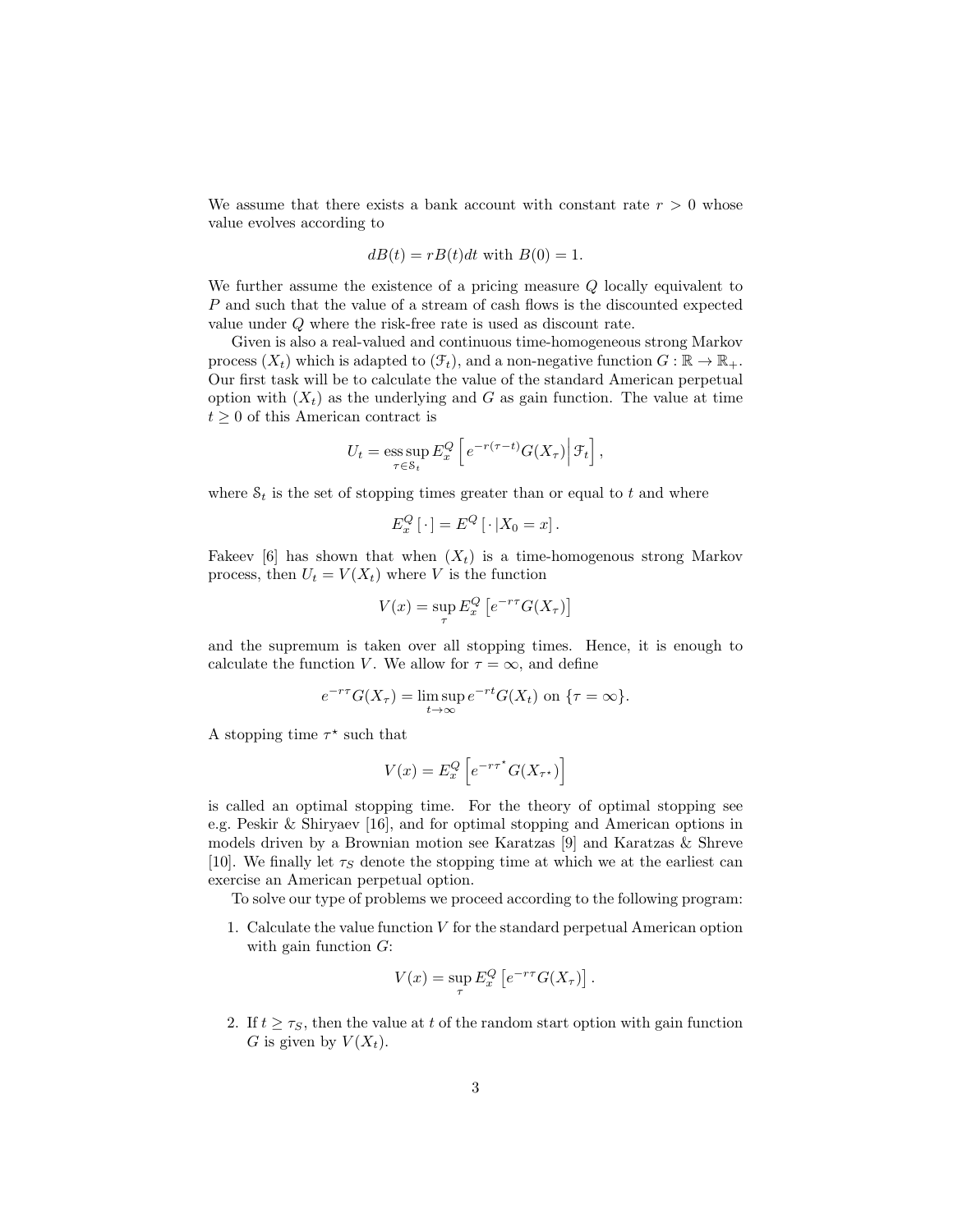3. If  $t < \tau_s$ , the value of the random start option is given by

$$
E^{Q}\left[e^{-r(\tau_{S}-t)}V(X_{\tau_{S}})\big|\,\mathcal{F}_{t}\right].\tag{1}
$$

Note that we in general need to keep track of the time  $t$  here, since it might influence when the time  $\tau_S$  occurs.

We remark that if the option is exercised, then this is done at a time after time  $\tau<sub>S</sub>$  has occured. In our applications the function V can be calculated explicitly and the goal of the major part of this paper is to show how we can compute the value of the option at times t when  $t < \tau_s$ ; i.e. evaluate expressions of the type given in Equation (1) above.

We are interested in properties of the stopping time  $\tau_S$  under both the objective measure  $P$  and the pricing measure  $Q$ . To this end we will start by specify the properties of  $\tau_S$  under the objective measure  $P$ , and then determine what happens to these properties when we change measure from  $P$  to  $Q$ . The investor in our model has no possibility of influencing the time  $\tau_s$ , and we assume that  $\tau<sub>S</sub>$  and the underlying process  $(X_t)$  are independent under P. We further assume that the randomness generated by  $\tau_S$  can not be traded, so we have an incomplete model. This means that there is not one unique, but infinitely many, potential pricing measures Q, and we need to choose one of these. One way of doing this is to assume that the distribution of  $\tau<sub>S</sub>$  under Q is the same as under P and that  $\tau_S$  and  $(X_t)$  are independent of  $(X_t)$  under Q as well. Choosing Q to have these properties means that we use what is called the minimal martingale measure, and this is the approach we will use. It has previously been used by e.g. Møller [13] in applications to insurance and by Armerin & Song [1] in a real options model. See Föllmer  $&$  Schweizer [7] and references therein for more on the minimal martingale measure. Explicitly, we make the following assumptions on the stopping time  $\tau_S$ :

- $P(\tau_S > t) = Q(\tau_S > t) > 0$  for every  $t \geq 0$ ,
- $P(\tau_S < \infty) = Q(\tau_S < \infty) = 1$ , and
- $\tau_S$  is independent of X under both P and Q.

Note that if  $\tau_S$  is assumed to be a constant, then this  $\tau_S$  does not fulfill the first of these requirements, and this case must be considered seperately.

To be able to calculate the value of the American random start option we need the result in Lemma 2.1 below. We let

$$
F_t = Q(\tau_S \le t),
$$

and introduce

$$
\Gamma_t = -\ln(1 - F_t) \quad \Leftrightarrow \quad F_t = 1 - e^{-\Gamma_t},
$$

where the assumption  $Q(\tau_s > t) > 0$  for every  $t \geq 0$  from above guarantees that Γ is well defined for every  $t \geq 0$ . Now fix  $T > 0$ . Using the previous notation, we have the following result: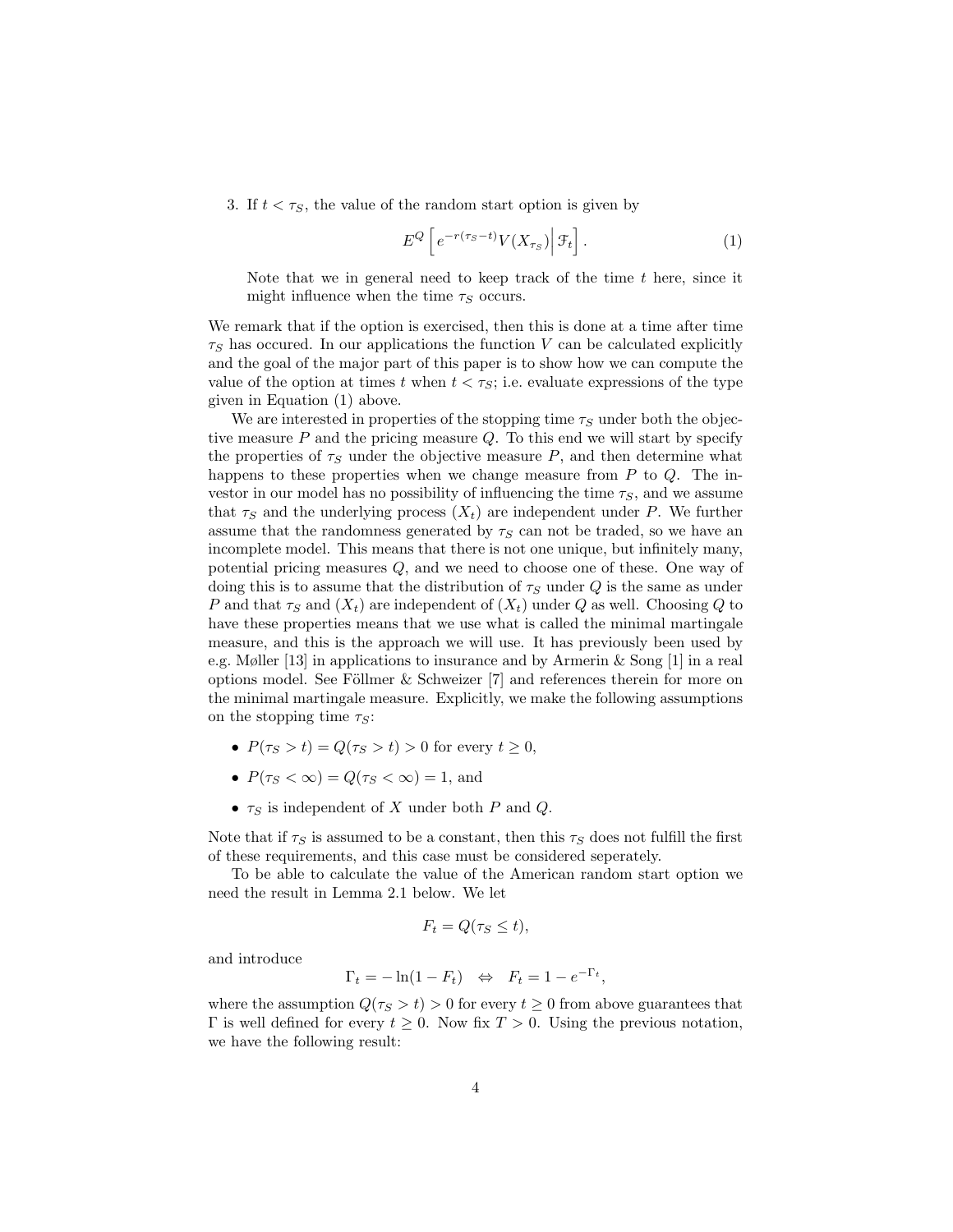**Lemma 2.1** Assume that Z is an  $(\mathcal{F}_t)$ -predictable process such that the random variable  $Z_{\tau_S} \mathbf{1}(\tau_S \leq T)$  is integrable. Then we have, for every  $t \leq T$ ,

$$
E^{Q}[Z_{\tau_{S}}\mathbf{1}(t<\tau_{S}\leq T)|\mathcal{F}_{t}] = e^{\Gamma_{t}}E^{Q}\left[\int_{(t,T]}Z_{u}dF_{u}\middle|\mathcal{F}_{t}\right]\mathbf{1}(t<\tau_{S})
$$

$$
= e^{\Gamma_{t}}\int_{(t,T]}E^{Q}[Z_{u}|\mathcal{F}_{t}]dF_{u}\mathbf{1}(t<\tau_{S}).
$$

For a proof see Bielecki & Rutkowski [2] or Jeanblanc et al [8]. If Z is nonnegative, then we can let  $T \to \infty$ , use monotone convergence, and get

$$
E^{Q}[Z_{\tau_{S}}\mathbf{1}(t<\tau_{S})|\mathcal{F}_{t}] = e^{\Gamma_{t}}E^{Q}\left[\int_{(t,\infty)}Z_{u}dF_{u}\middle|\mathcal{F}_{t}\right]\mathbf{1}(t<\tau_{S})
$$

$$
= e^{\Gamma_{t}}\int_{(t,\infty)}E^{Q}[Z_{u}|\mathcal{F}_{t}]dF_{u}\mathbf{1}(t<\tau_{S}).
$$

Here we have used the fact that by assumption  $Q(\tau_s < \infty)$ . When  $\Gamma$  can be written

$$
\Gamma_t = \int_0^t \gamma_s ds
$$

for a function  $\gamma$ , then we say that  $\tau_S$  has intensity  $\gamma$  and we have

$$
dF_t = \gamma_t e^{-\int_0^t \gamma_s ds} dt
$$

in this case. We can then write

$$
E^{Q}[Z_{\tau_{S}}|\mathcal{F}_{t}] \mathbf{1}(t<\tau_{S}) = \int_{t}^{\infty} E^{Q}[Z_{u}|\mathcal{F}_{t}] \gamma_{u} e^{-\int_{t}^{u} \gamma_{s} ds} du \mathbf{1}(t<\tau_{S}).
$$

Using this result when

$$
Z_t = e^{-rt} f(X_t)
$$

for a function  $f : \mathbb{R} \to \mathbb{R}_+$  yields the following result.

Proposition 2.2 With notation and assumptions above we have

$$
E^{Q}\left[e^{-r(\tau_{S}-t)}f(X_{\tau_{S}})\Big|\mathcal{F}_{t}\right] = \int_{t}^{\infty} E^{Q}\left[f(X_{u})\big|\mathcal{F}_{t}\right]\gamma_{u}e^{-\int_{t}^{u}(r+\gamma_{s})ds}du
$$

when  $t < \tau_S$ .

Note that the left-hand side with  $f = V$  in the expression above is Equation (1). The case when  $\tau_s = T > 0$  is deterministic is not covered by the previous Proposition. In this case we use that

$$
E^{Q}\left[e^{-r(\tau_{S}-t)}f(X_{\tau_{S}})\big|\,\mathcal{F}_{t}\right] = e^{-r(T-t)}E^{Q}\left[f(X_{T})\right|\mathcal{F}_{t}\right]
$$

for  $t < T$ .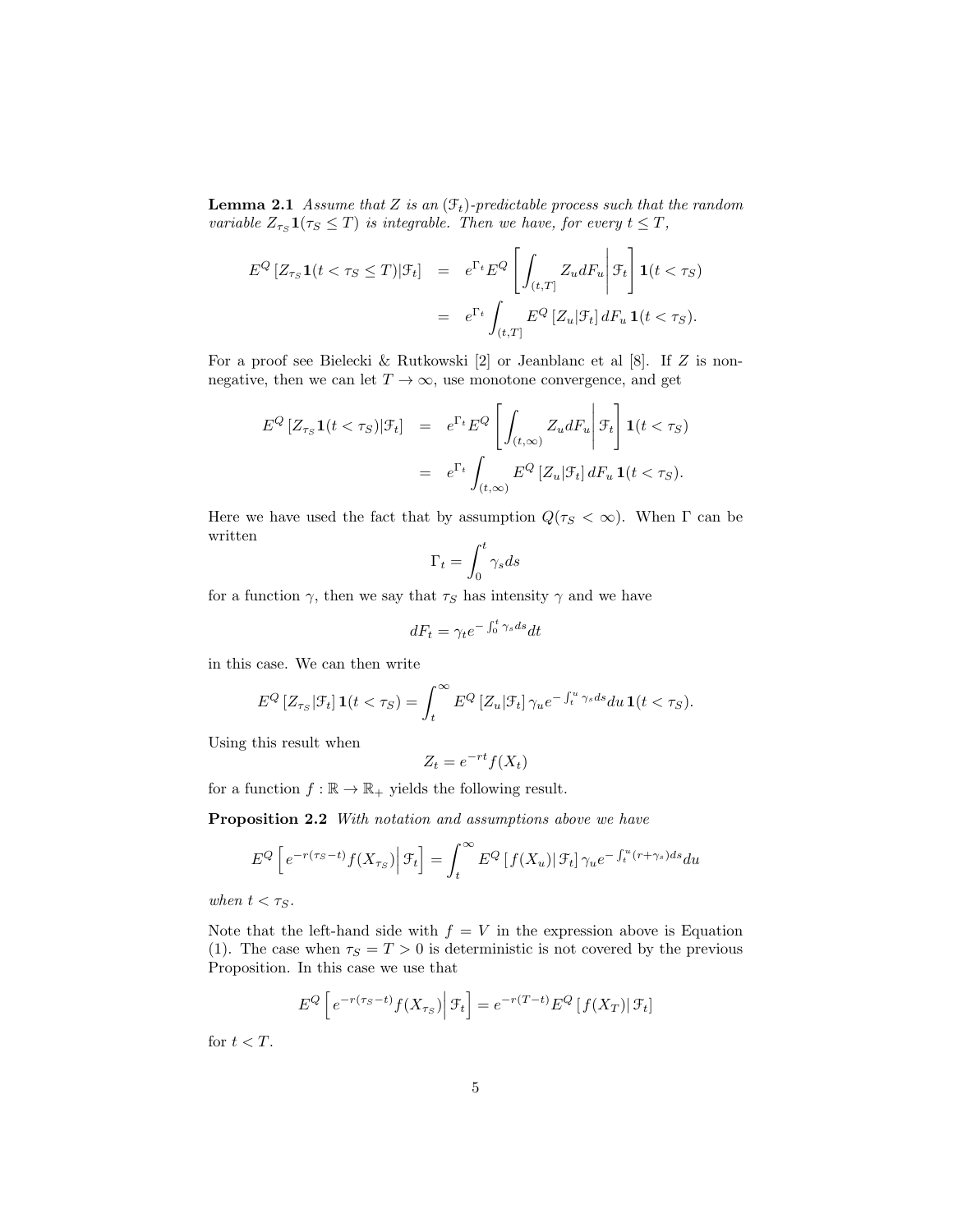# 3 Applications

### 3.1 Modelling assumptions

We will now give examples of the technique described so far. In all examples below we use the following model. Here  $X_t$  denotes the present value at time  $t \geq 0$  of a developed project or investment.

• Under P the value  $(X_t)$  follows the geometric Brownian motion

$$
dX_t = \mu X_t dt + \sigma X_t dW_t
$$

with  $X_0 > 0$ ,  $\mu \in \mathbb{R}$  and  $\sigma > 0$ . The process W is a standard Brownian motion under P.

• Under Q the value  $(X_t)$  follows the geometric Brownian motion

$$
dX_t = (r - \delta)X_t dt + \sigma X_t dW_t^Q,
$$

where  $W^Q$  is a standard Q-Brownian motion. Here  $\delta > 0$  is the constant cash flow yield generated by the investment.

• The intensity function of  $\tau_s$  is a constant  $\gamma > 0$ , i.e.  $\tau_s$  is exponentially distributed with mean  $1/\gamma$  under both P and Q.

In the examples below the two constants

$$
\beta_1 = \frac{1}{2} - \frac{r - \delta}{\sigma^2} + \sqrt{\left[\frac{1}{2} - \frac{r - \delta}{\sigma^2}\right]^2 + \frac{2r}{\sigma^2}} > 1
$$

and

$$
\beta_2 = \frac{1}{2} - \frac{r - \delta}{\sigma^2} - \sqrt{\left[\frac{1}{2} - \frac{r - \delta}{\sigma^2}\right]^2 + \frac{2r}{\sigma^2}} < 0
$$

will be used. They are the solutions to the quadratic equation

1

$$
\frac{1}{2}\sigma^2\beta(\beta-1) + (r-\delta)\beta - r = 0,
$$
\n(2)

which in turn comes from the fact that we use the geometric Brownian motion above when modelling the underlying value. The following proposition will be used to calculate the value of random start options.

**Proposition 3.1** Let  $X$  be the geometric Brownian motion

$$
dX_t = (r - \delta)X_t dt + \sigma X_t dW_t^Q,
$$

where  $W^Q$  is a standard Brownian motion under Q and  $\sigma, r, \delta > 0$ , and let  $\tau_S$ be exponentially distributed with mean  $1/\gamma > 0$  and independent of X under Q. For any  $a, b \in \mathbb{R}$  and  $t < \tau_S$  we have

$$
E^{Q}\left[e^{-r(\tau_{S}-t)}X_{\tau_{S}}^{a}\mathbf{1}(X_{\tau_{S}}\leq b)\big|\mathcal{F}_{t}\right] = \gamma X_{t}^{a}J\left(r+\gamma-a(r-\delta+(a-1)\sigma^{2}/2),\frac{1}{\sigma}\ln\left(\frac{b}{X_{t}}\right),\frac{\sigma}{2}-\frac{r-\delta}{\sigma}-a\sigma\right),
$$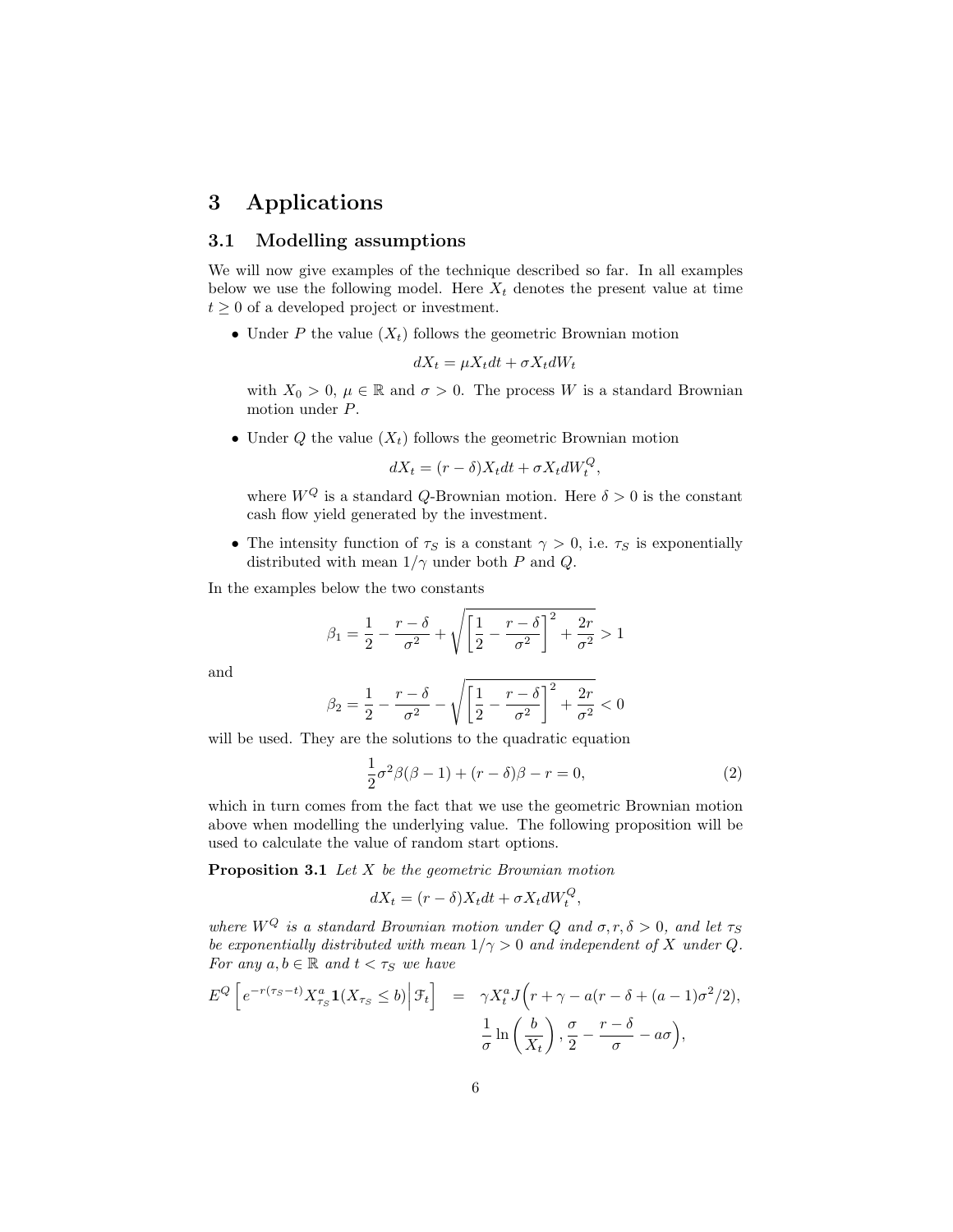where

$$
J(k, L, M) = \begin{cases} \frac{1}{2k} e^{-L(M - \sqrt{M^2 + 2k})} \left( \frac{M}{\sqrt{M^2 + 2k}} + 1 \right) & \text{if } L < 0 \\ \frac{1}{k} + \frac{1}{2k} e^{-L(M + \sqrt{M^2 + 2k})} \left( \frac{M}{\sqrt{M^2 + 2k}} - 1 \right) & \text{if } L \ge 0. \end{cases}
$$

When  $a = \beta_i$  for  $i = 1, 2$  (with  $\beta_1$  and  $\beta_2$  as above), then

$$
E^{Q}\left[e^{-r(\tau_{S}-t)}X_{\tau_{S}}^{\beta_{i}}\mathbf{1}(X_{\tau_{S}}\leq b)\Big|\mathcal{F}_{t}\right] = \gamma X_{t}^{\beta_{i}}J\left(\gamma,\frac{1}{\sigma}\ln\left(\frac{b}{X_{t}}\right), -\text{sgn}(\beta_{i})\sqrt{\left[\frac{1}{2}-\frac{r-\delta}{\sigma^{2}}\right]^{2}+\frac{2r}{\sigma^{2}}}\right).
$$

For a proof of the proposition, see Appendix A.1.

## 3.2 The objective measure  $P$

We are mainly interested in the pricing measure  $Q$ , but in some cases we need to use the objective meaure P. One example is when we want to calculate the expected time until the random start option is exercised. In this case we need the distribution of  $X_{\tau_S}$  under P. The solution to the GBM

$$
dX_t = \mu X_t dt + \sigma X_t dW_t
$$

is

$$
X_t = X_0 e^{(\mu - \sigma^2/2)t + \sigma W_t}, \ t \ge 0.
$$

It follows that

$$
\ln X_{\tau_S} = \ln X_0 + \left(\mu - \frac{\sigma^2}{2}\right) \tau_S + \sigma W_{\tau_S}
$$

$$
= \ln X_0 + \left(\mu - \frac{\sigma^2}{2}\right) \tau_S + \sigma \sqrt{\tau_S} \cdot \frac{W_{\tau_S}}{\sqrt{\tau_S}},
$$

where we set  $W_{\tau_S}/\sqrt{\tau_S} = 0$  when  $\tau_S = 0$ . Since  $\tau_S$  is independent of W under where we set  $W \frac{1}{\tau_S} / \sqrt{\frac{r_S}{\sqrt{r_S}}} = 0$  when  $\frac{1}{\tau_S} = 0$ . Since <br>*P* we have  $W_{\tau_S} / \sqrt{\tau_S} \sim N(0, 1)$  and we can write

$$
\ln X_{\tau_S} \stackrel{D}{=} \ln X_0 + \left(\mu - \frac{\sigma^2}{2}\right) \tau_S + \sigma \sqrt{\tau_S} \cdot Z,
$$

where  $Z \sim N(0, 1)$  is independent of  $\tau_S$ . Hence, we recover the well known fact that the random variable  $\ln X_{\tau_S}$  has a normal mean-variance mixture distribution. When  $\tau_S$  is exponentially distributed, then  $\ln X_{\tau_S}$  is skew-Laplace distributed (Kotz et al [11]). A random variable is skew-Laplace distributed if its density function is given by

$$
f(x) = \frac{\sqrt{2}}{\Sigma} \cdot \frac{\kappa}{1 + \kappa^2} \begin{cases} e^{-\frac{\sqrt{2}\kappa}{\Sigma}|x - \theta|} & \text{if } x \ge \theta \\ e^{-\frac{\sqrt{2}}{\Sigma\kappa}|x - \theta|} & \text{if } x < \theta \end{cases}
$$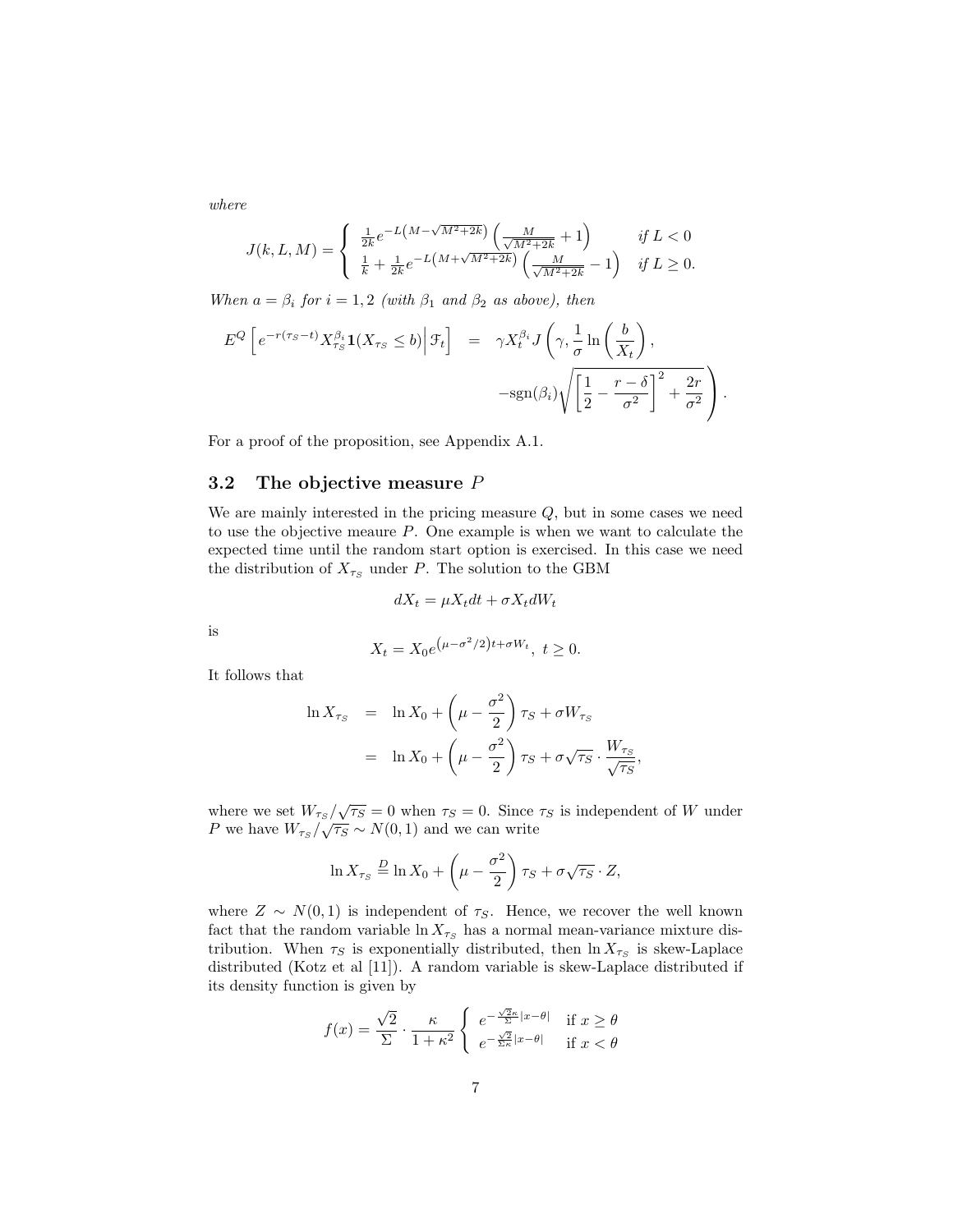for some  $\theta \in \mathbb{R}$ ,  $\kappa > 0$  and  $\Sigma \geq 0$ . We write  $AL(\theta, \Sigma, \kappa)$  to denote this distribution. If  $\tau_S$  is exponentially distributed with mean  $1/\gamma$ , then  $\ln X_{\tau_S}$  is skew-Laplace distributed with parameters

$$
\theta = \ln X_0
$$
  
\n
$$
\Sigma = \frac{\sigma}{\sqrt{\gamma}}
$$
  
\n
$$
\kappa = \frac{\sqrt{\nu^2 + 2\gamma\sigma^2} - \nu}{\sqrt{2\gamma}\sigma},
$$

where

$$
\nu = \mu - \frac{\sigma^2}{2}.
$$

Expressing the parameters in the skew-Laplace's density function using  $\sigma$ ,  $\gamma$ ,  $\nu$ and  $\ln X_0$  we get

$$
f_{\tau_S}(x) = \frac{\sigma^2 \gamma}{\sqrt{\nu^2 + 2\gamma \sigma^2}} \begin{cases} e^{-\frac{\sqrt{\nu^2 + 2\gamma \sigma^2} - \nu}{\sigma^2} |x - \ln X_0|} & \text{if } x \ge \ln X_0 \\ e^{-\frac{2\gamma}{\sqrt{\nu^2 + 2\gamma \sigma^2} - \nu} |x - \ln X_0|} & \text{if } x < \ln X_0. \end{cases}
$$

For more on normal mean-variance mixture models and the skew-Laplace distribution see Kotz et al [11].

#### 3.3 Valuation of a project – an optimal timing option

This is the main example we have in mind when studying random start American options. When buying land in order to build on it, usually a building permit is needed. Hence, even though the investor wants to build on the land he is not allowed to do so until he has received the permit. In this application  $\tau_S$  is the time at which the building permit is given. The gain function in this case is given by

$$
G(x) = x - I,
$$

where  $I$  is the investment cost of the project. Since it is never optimal to exercise the option when the value of the project is smaller than 0, this problem is equivalent to the one where

$$
G(x) = \max(x - I, 0),
$$

i.e. when we have a perpetual American call option. Hence, the problem we initially want to solve is

$$
V(x) = \sup_{\tau} E_x^Q \left[ \max(X_{\tau} - I, 0) \right].
$$

With dynamics of  $(X_t)$  as above we have

$$
V(x) = \begin{cases} (L_c - I) \left(\frac{x}{L_c}\right)^{\beta_1} & \text{when } x \in [0, L_c) \\ x - I & \text{when } x \in [L_c, \infty), \end{cases}
$$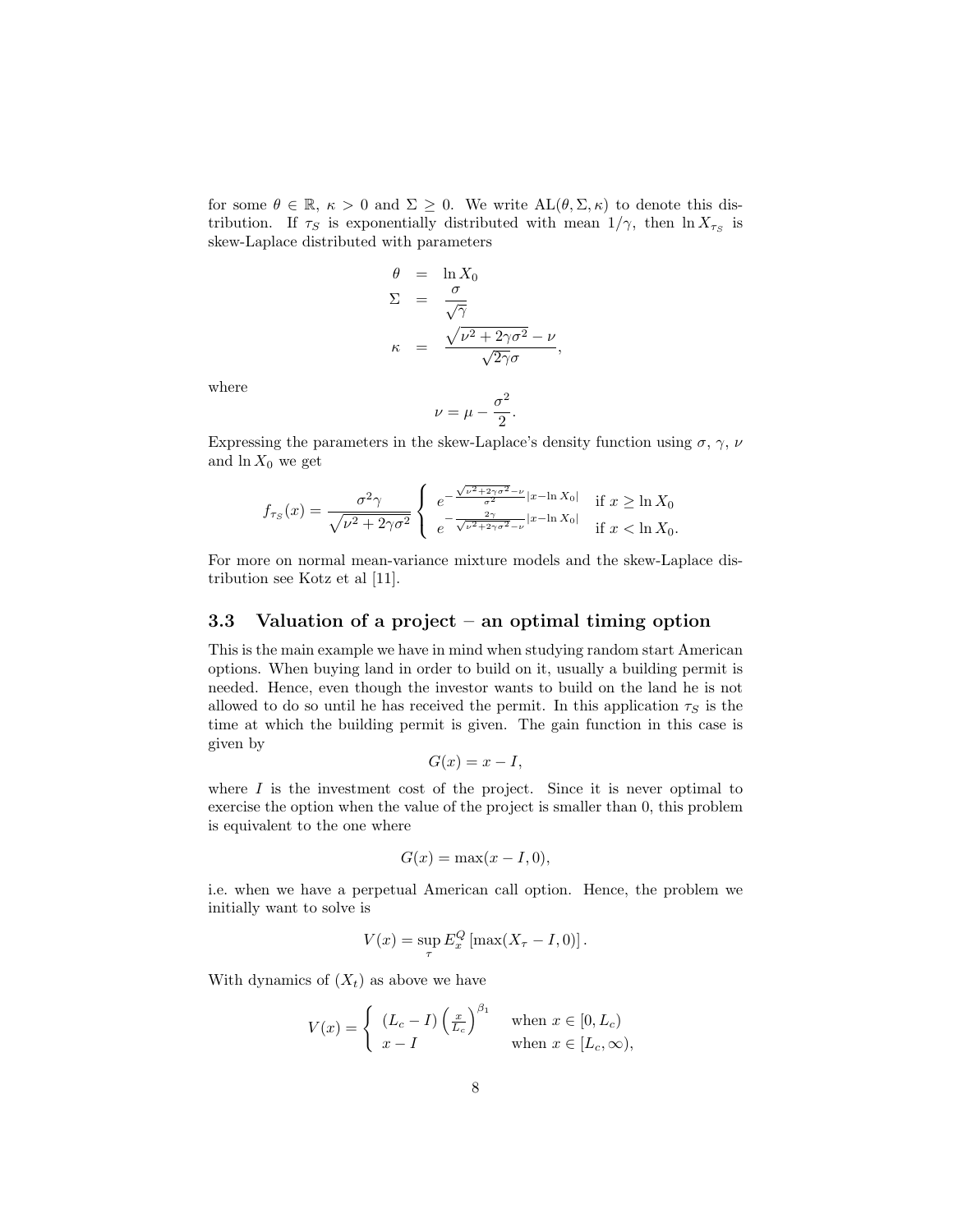where the critical level  $L_c$ , i.e. the level at and above which we exercise the option, is given by

$$
L_c = \frac{\beta_1}{\beta_1 - 1} I.
$$

For a proof of this see e.g. Chapter VIII, §2a in Shiryaev [17] or pp. 209-211 in Øksendal [15]. To calculate the value at a time  $t < \tau_S$  of the random start option, we write the value V as

$$
V(x) = (L_c - I) \left(\frac{x}{L_c}\right)^{\beta_1} \mathbf{1}(x < L_c) + (x - I) \mathbf{1}(x \ge L_c)
$$
  
=  $(L_c - I) \left(\frac{x}{L_c}\right)^{\beta_1} \mathbf{1}(x < L_c) + x - I - x \mathbf{1}(x < L_c) + I \mathbf{1}(x < L_c).$ 

We now use Proposition 3.1 to find the value of this random start option at a time  $t < \tau_S$  with  $X_t = x$ . By using Proposition 3.1 on the first, fourth and fifth of the five terms in the expression for  $V(x)$  we get

Value = 
$$
(L_c - I) \left(\frac{x}{L_c}\right)^{\beta_1} \gamma J \left(\gamma, \frac{1}{\sigma} \ln\left(\frac{L_c}{x}\right), -\sqrt{\left[\frac{1}{2} - \frac{r - \delta}{\sigma^2}\right]^2 + \frac{2r}{\sigma^2}}\right)
$$
  
  $+ x \frac{\gamma}{\gamma + \delta} - I \frac{\gamma}{\gamma + r}$   
  $- \gamma x J \left(\gamma + \delta, \frac{1}{\sigma} \ln\left(\frac{L_c}{x}\right), -\frac{r - \delta + \sigma^2/2}{\sigma}\right)$   
  $+ \gamma I J \left(\gamma + r, \frac{1}{\sigma} \ln\left(\frac{L_c}{x}\right), -\frac{r - \delta - \sigma^2/2}{\sigma}\right).$ 

This formula is not so intuitive, but looking at a concrete example as in Figure 1 we get a better picture. For small values of the geometric Brownian motion the value of the random start option is not much smaller than the value of the standard version of the American perpetuate call option. As the value of the underlying increases towards the critical value, the two option values starts to diverge, and at one point the value of random start option crosses the gain function; this of couse will never happen to the standard American option. The value at time t of the random start option is given by the dashed curve if  $t < \tau_s$ , and by the dotted curve if  $t \geq \tau_S$ .

We now proceed to calculate, at time 0, the mean time until the project is initiated. We start with some notation. Let  $\tau_c^{\star}$  denote the optimal stopping time in the standard perpetuate American call option case, i.e.

$$
\tau_c^* = \inf\{t \ge 0 \,|\, X_t \ge L_c\}.
$$

We let

$$
\tau^* = \inf\{t \ge \tau_S \,|\, X_t \ge L_c\}
$$

be the optimal stopping time for the random start option, and we finally let

$$
\tau_S^\star = \tau^\star - \tau_S
$$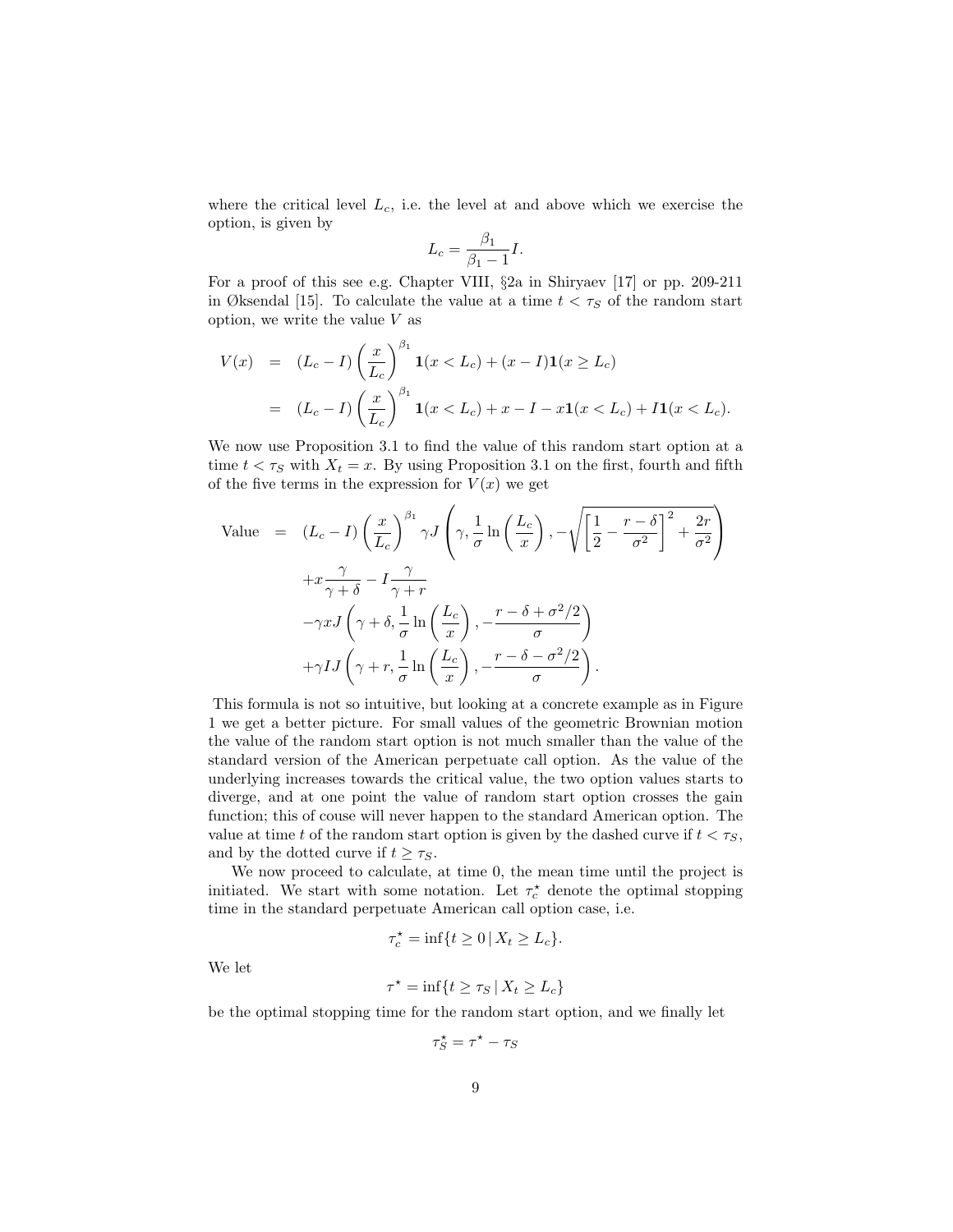

Figure 1: Gain function (solid curve), value of the standard American perpetual call option (dotted curve) and value of the random start American perpetual call option (dashed curve) all with  $I = 100$  as function of the initial value x. The parameter values are  $r = 0.01$ ,  $\delta = 0.02$ ,  $\sigma = 0.15$ ,  $\gamma = 0.10$  and the critical level is in this case  $L_c = 178.19$ 

denote the time we wait until we optimally start the project after the stopping time  $\tau_S$  has occured. With this notation we have

$$
\tau_S^* | X_{\tau_S} = x \stackrel{d}{=} \tau_c^* | X_0 = x. \tag{3}
$$

We are interested in the actual mean time until the option is exercised, so we use the objective measure  $P$  here, and we want to calculate

$$
E_x\left[\tau^{\star}\right] = E_x\left[\tau_S\right] + E_x\left[\tau_S^{\star}\right].
$$

We have  $E_x \left[ \tau_s \right] = 1/\gamma$  and use relation (3) to calculate  $E_x \left[ \tau_s^* \right]$ . We recall that under  $P$  the value process  $X$  has dynamics

$$
dX_t = \mu X_t dt + \sigma X_t dW_t.
$$

Now assume that

$$
\nu = \mu - \frac{\sigma^2}{2} > 0.
$$

The reason for doing this is that if this inequality does not hold, then if  $x < L_c$ the expected time until we hit the critical level is infinite. One can show that if  $\nu > 0$ , then

$$
E_x\left[e^{-\alpha \tau_c^*}\right] = \begin{cases} 1 & \text{when } x \ge L_c\\ \frac{(x/L_c)\sqrt{(\mu/\sigma^2 - 1/2)^2 + 2\alpha/\sigma^2} - \mu/\sigma^2 + 1/2} & \text{when } x < L_c \end{cases}
$$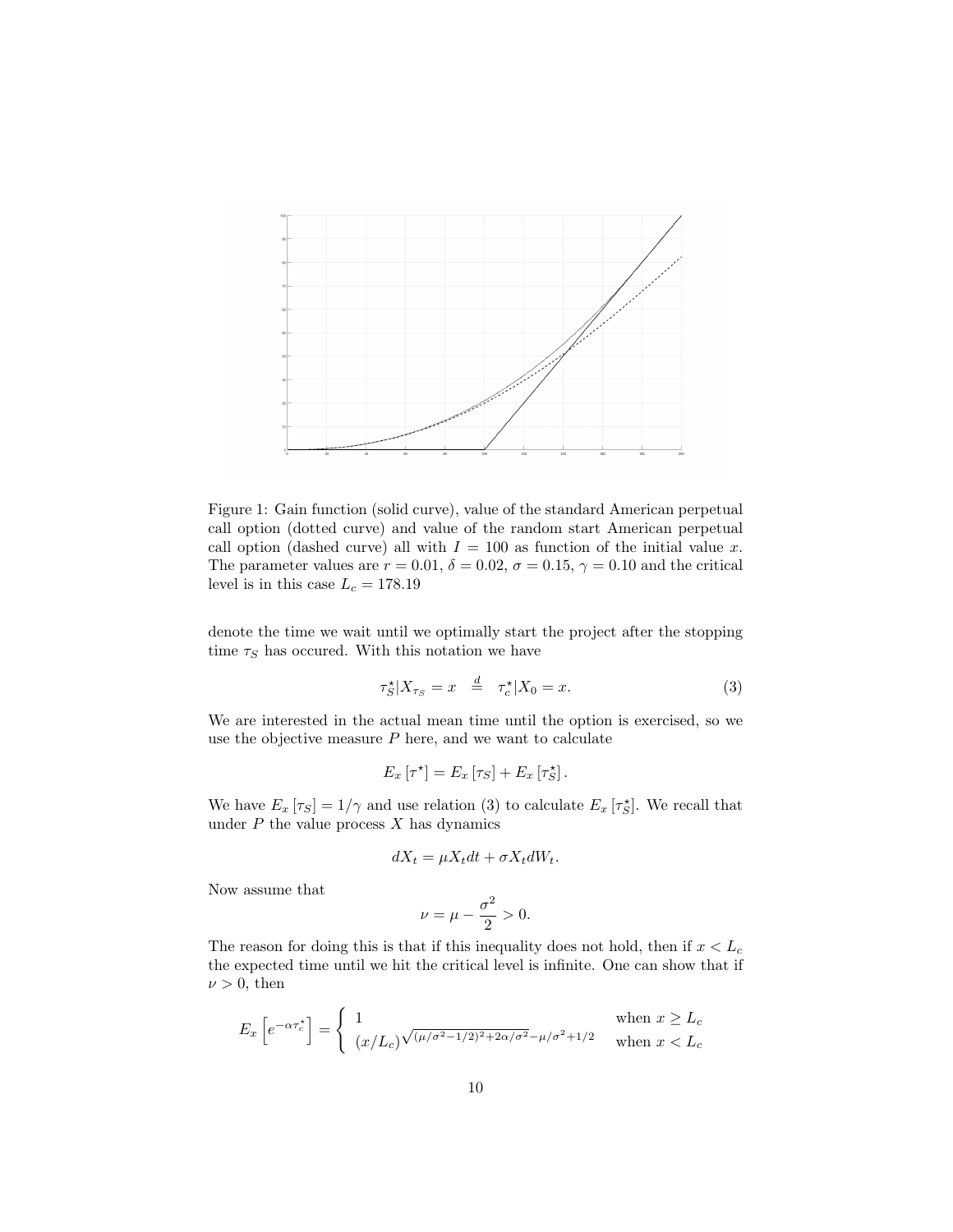(see e.g. Borodin & Salminen [3] p. 622). From this it follows that

$$
E_x\left[\tau_c^{\star}\right] = \begin{cases} \frac{1}{\nu}\ln\left(L_c/x\right) & \text{when } x \le L_c\\ 0 & \text{when } x > L_c, \end{cases}
$$

and using relation (3) we get

$$
E_x \left[ \tau_S^* \right] = E_x \left[ E_x \left[ \tau_S^* | X_{\tau_S} \right] \right]
$$
  
\n
$$
= E_x \left[ \frac{1}{\nu} \ln(L_c / X_{\tau_S}) \mathbf{1}(X_{\tau_S} \le L_c) \right]
$$
  
\n
$$
= -\frac{1}{\nu} E_x \left[ \ln(X_{\tau_S} / L_c) \mathbf{1}(\ln(X_{\tau_S} / L_c) \le 0) \right].
$$

To continue we use that

$$
\ln(X_{\tau_S}/L_c) \sim \mathrm{AL}\left(\ln(x/L_c), \frac{\sigma}{\sqrt{\gamma}}, \frac{\sqrt{\nu^2 + 2\gamma\sigma^2} - \nu}{\sqrt{2\gamma}\sigma}\right).
$$

We have to distinguish between the two cases

- (a)  $\ln(x/L_c) \ge 0 \Leftrightarrow x \ge L_c$ , and
- (b)  $\ln(x/L_c) < 0 \Leftrightarrow x < L_c$ .

In case (a) we use the fact that if  $h \geq 0$  and  $a > 0$  then

$$
\int_{-\infty}^{0} ye^{a(y-h)} dy = -\frac{e^{-ah}}{a^2},
$$

and in case (b) that if  $h < 0$  and  $a, b > 0$  then

$$
\int_{-\infty}^{h} ye^{a(y-h)} dy + \int_{h}^{0} ye^{-b(y-h)} dy = \frac{h}{a} - \frac{1}{a^2} + \frac{h}{b} + \frac{1 - e^{bh}}{b^2}.
$$

In both cases we use these results with

$$
h = \ln(x/L_c) \text{ and } a = \frac{2\gamma}{\sqrt{\nu^2 + 2\gamma\sigma^2} - \nu},
$$

 $\sim$ 

.

and in case (b) we additionally set

$$
b = \frac{\sqrt{\nu^2 + 2\gamma\sigma^2} - \nu}{\sigma^2}.
$$

Using these results together with Equation (3) we get the following expected times until the options is optimally exercised.

(a) When  $x \geq L_c$ :

$$
E_x \left[ \tau_S^{\star} \right] = \frac{\nu^2 + \gamma \sigma^2 - \nu \sqrt{\nu^2 + 2\gamma \sigma^2}}{2\nu \gamma^2} \left( \frac{x}{L_c} \right)^{-\frac{2\gamma}{\sqrt{\nu^2 + 2\gamma \sigma^2 - \nu^2}}}.
$$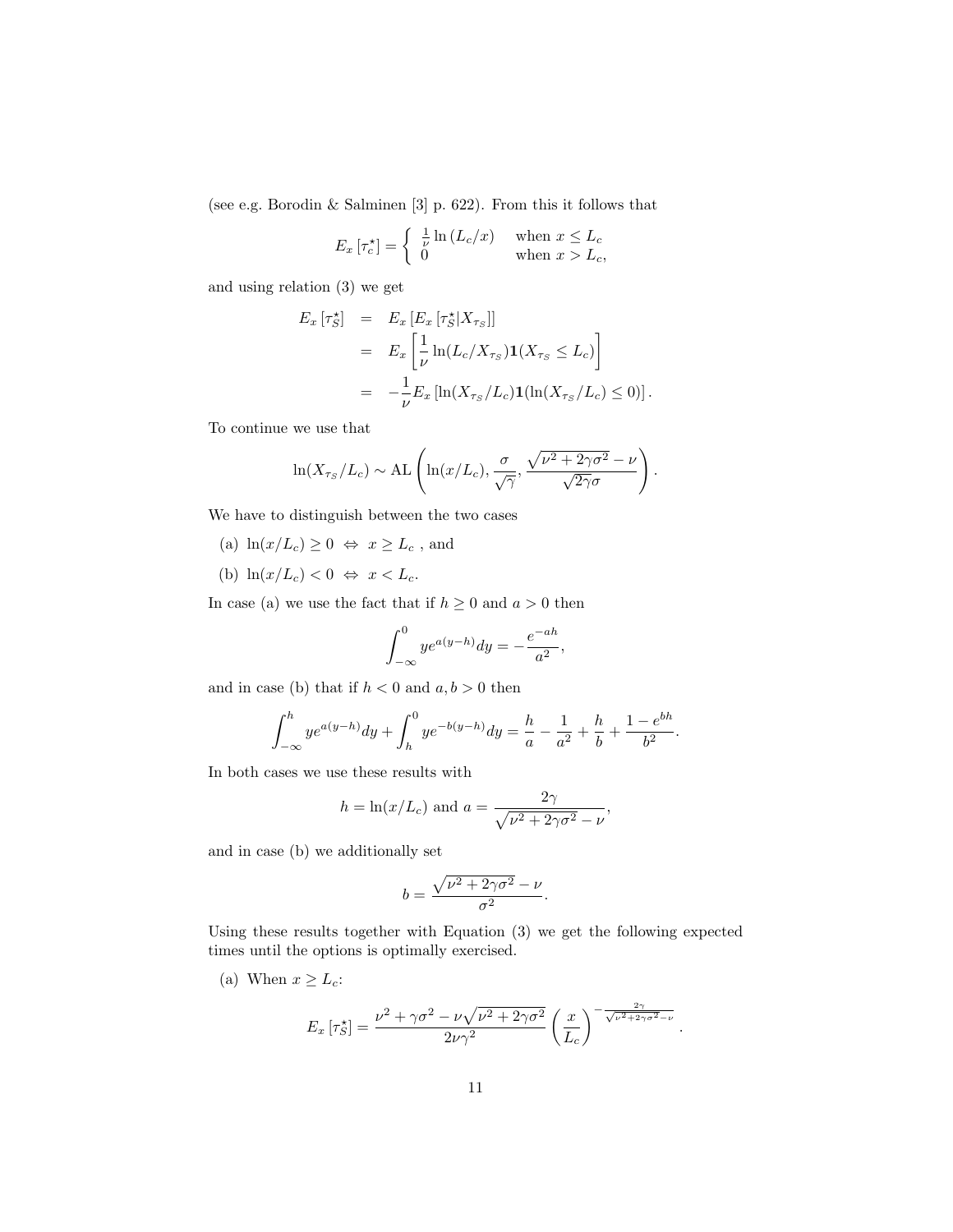(b) When  $x < L_c$ :

$$
E_x \left[ \tau_S^{\star} \right] = \frac{\left( \sqrt{\nu^2 + 2\gamma \sigma^2} - \nu \right)^2}{4\nu \gamma^2} - \frac{\left( \sqrt{\nu^2 + 2\gamma \sigma^2} - \nu \right) \ln \left( \frac{x}{L_c} \right)}{2\nu \gamma} - \frac{\sigma^2}{\nu \left( \sqrt{\nu^2 + 2\gamma \sigma^2} - \nu \right)} \cdot \ln \left( \frac{x}{L_c} \right) + \frac{\sigma^4}{\nu \left( \sqrt{\nu^2 + 2\gamma \sigma^2} - \nu \right)^2} \cdot \left[ \left( \frac{x}{L_c} \right)^{\frac{\sqrt{\nu^2 + 2\gamma \sigma^2} - \nu}{\sigma^2}} - 1 \right].
$$

To get the mean time  $E_x[\tau^*]$  until the option is optimally exercised we simply add  $E_x \left[ \tau_S^{\star} \right] = 1/\gamma$  to the expression for  $E_x \left[ \tau_S^{\star} \right]$  above. See Figure 2 for an illustration.



Figure 2: Mean time until the random start American call option is exercised as a function of the initial value x in the case when  $\tau_S$  is exponentially distributed with parameter  $\gamma = 0.1$ . The other parameter values are  $r = 0.01, \delta = 0.02$ ,  $\sigma = 0.15$  and  $\nu = 0.01$ . As in Figure 1 the critical level is  $L_c = 178.19$ .

## 3.4 An abandonment option

We start by describing the standard American version of this example. At time  $t = 0$  we pay a sunk cost for the right to invest in a project at any future time. There is also a possibility to abandon the right to carry out the project, and in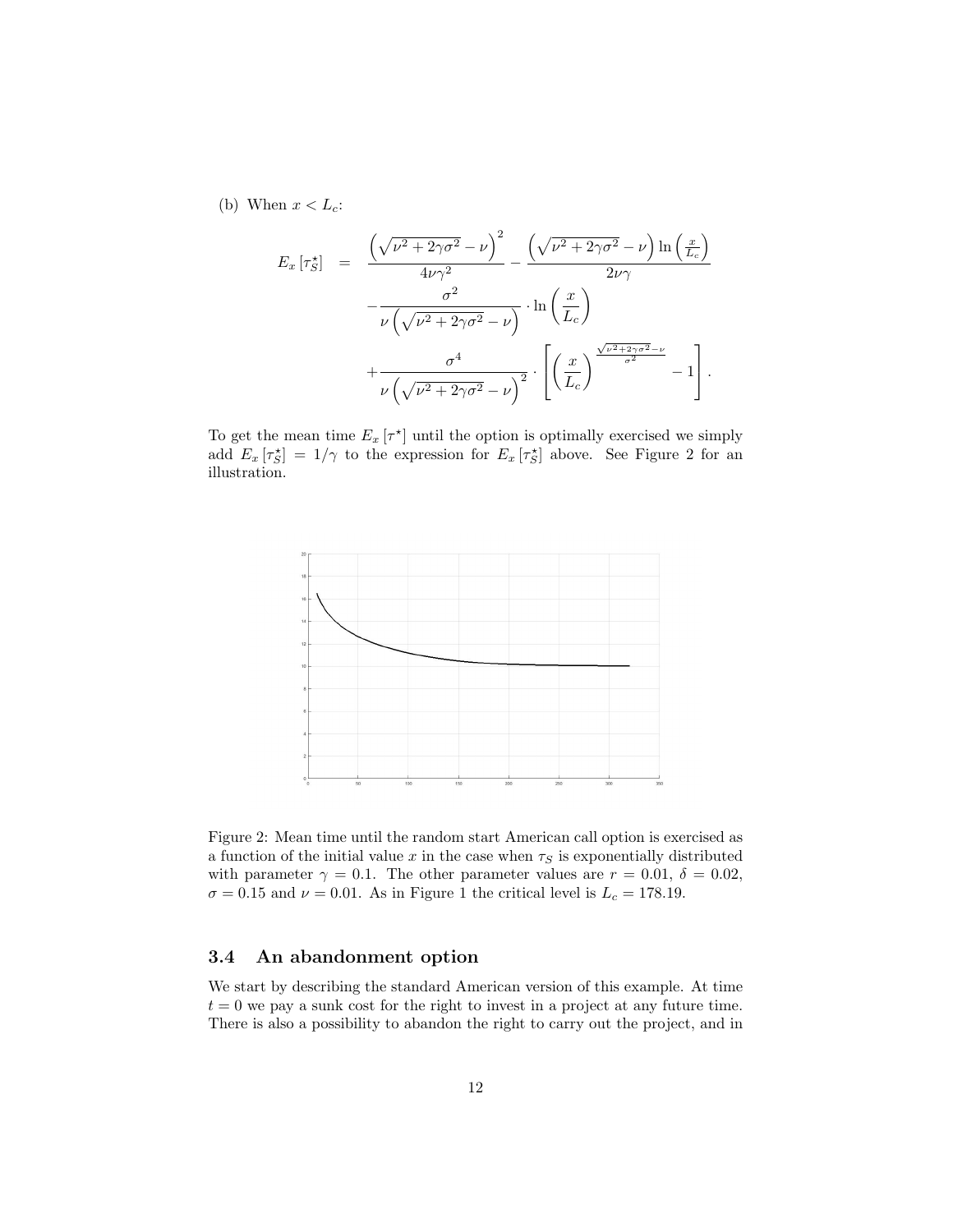this case we get the recovery amount  $K$ . Hence we want to find

$$
V(x) = \sup_{\tau} E_x^Q \left[ e^{-r\tau} \max(X_{\tau}, K) \right]
$$

,

.

where  $X_t$  is the value of the project if it is initiated at time t. Note that since the cost for the investment is paid for at the start, it does not enter into the optimal timing problem.

Under the dynamics given at the beginning of this Section, the optimal value is given by

$$
V(x) = \begin{cases} K & \text{when } x \in [0, L_1] \\ K \left[ \frac{-\beta_2}{\beta_1 - \beta_2} \left( \frac{x}{L_1} \right)^{\beta_1} + \frac{\beta_1}{\beta_1 - \beta_2} \left( \frac{x}{L_1} \right)^{\beta_2} \right] & \text{when } x \in (L_1, L_2) \\ x & \text{when } x \in [L_2, \infty). \end{cases}
$$

where

$$
L_1 = K \cdot \frac{\beta_2}{\beta_2 - 1} \left( -\frac{\beta_2}{\beta_1} \cdot \frac{\beta_1 - 1}{1 - \beta_2} \right)^{(1 - \beta_1) / (\beta_1 - \beta_2)}
$$

and

$$
L_2 = K \cdot \frac{\beta_2}{\beta_2 - 1} \left( -\frac{\beta_2}{\beta_1} \cdot \frac{\beta_1 - 1}{1 - \beta_2} \right)^{-\beta_1/(\beta_1 - \beta_2)}
$$

A proof of this is given in Appendix A.2. See also Yu [18]. Let us now turn to the problem of valuing the random start version of this option. We start by writing the optimal value of the standard American perpetuate option as

$$
V(x) = K1(x \le L_1)
$$
  
+K $\left[\frac{-\beta_2}{\beta_1 - \beta_2} \left(\frac{x}{L_1}\right)^{\beta_1} + \frac{\beta_1}{\beta_1 - \beta_2} \left(\frac{x}{L_1}\right)^{\beta_2}\right]1(L_1 < x < L_2)$   
+x1(x \ge L\_2)  
= K1(x \le L\_1)  
+K $\left[\frac{-\beta_2}{\beta_1 - \beta_2} \left(\frac{x}{L_1}\right)^{\beta_1} + \frac{\beta_1}{\beta_1 - \beta_2} \left(\frac{x}{L_1}\right)^{\beta_2}\right] (1(x < L_2) - 1(x \le L_1))$   
+x - x1(x < L\_2)

Again we can use Proposition 3.1 to get the value of the random start version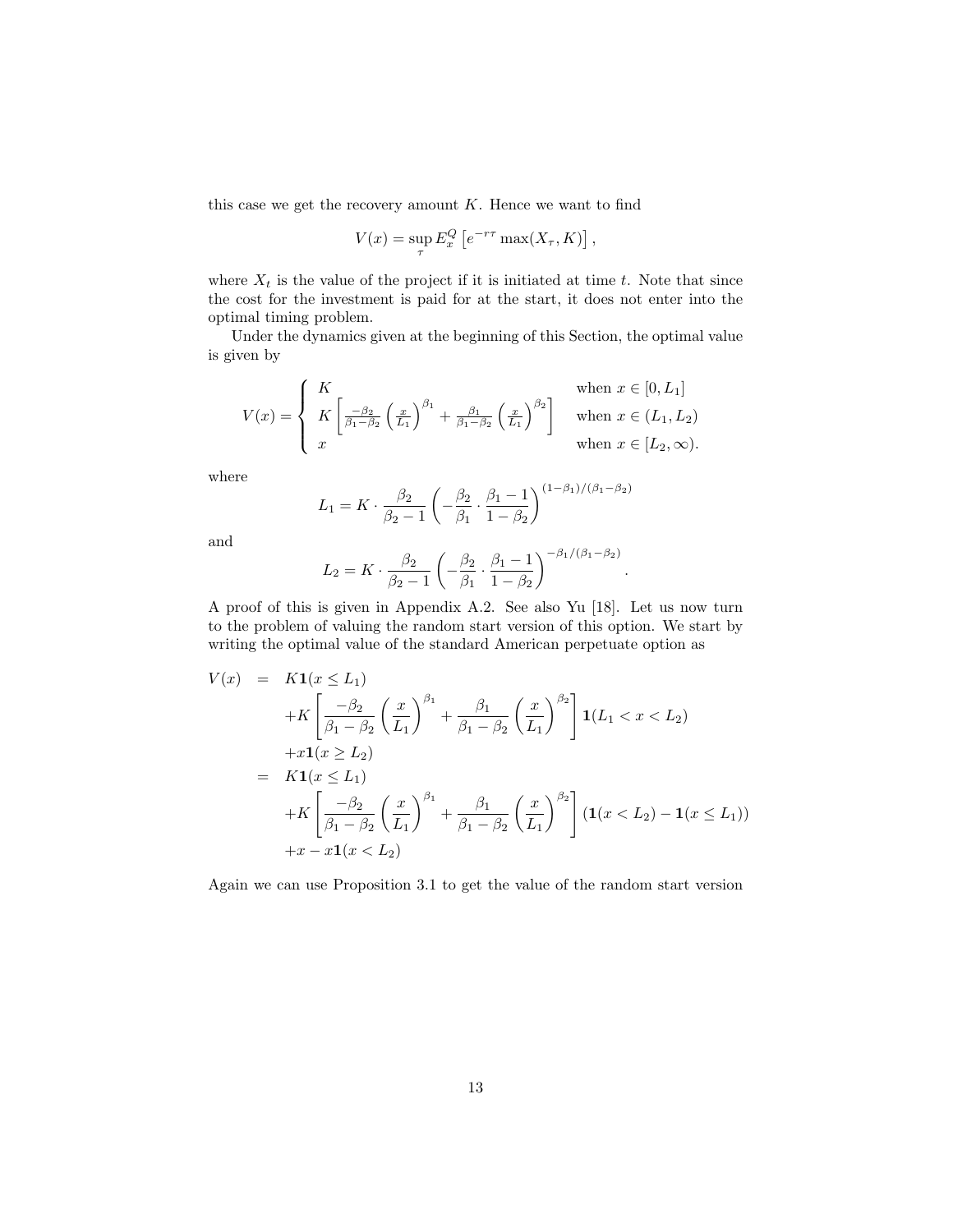of the perpetuate option:

Value = 
$$
\gamma K J \left( \gamma + r, \frac{1}{\sigma} \ln \left( \frac{L_1}{x} \right), -\frac{r - \delta - \sigma^2/2}{\sigma} \right)
$$
  
\n $+ \frac{\gamma K}{\beta_1 - \beta_2} \left( -\beta_2 \left( \frac{x}{L_1} \right)^{\beta_1} \left[ J \left( \gamma, \frac{1}{\sigma} \ln \left( \frac{L_2}{x} \right), -\sqrt{\left[ \frac{1}{2} - \frac{r - \delta}{\sigma^2} \right]^2 + \frac{2r}{\sigma^2}} \right) \right]$   
\n $- J \left( \gamma, \frac{1}{\sigma} \ln \left( \frac{L_1}{x} \right), -\sqrt{\left[ \frac{1}{2} - \frac{r - \delta}{\sigma^2} \right]^2 + \frac{2r}{\sigma^2}} \right) \right]$   
\n $+ \beta_1 \left( \frac{x}{L_1} \right)^{\beta_2} \left[ J \left( \gamma, \frac{1}{\sigma} \ln \left( \frac{L_2}{x} \right), \sqrt{\left[ \frac{1}{2} - \frac{r - \delta}{\sigma^2} \right]^2 + \frac{2r}{\sigma^2}} \right) \right]$   
\n $- J \left( \gamma, \frac{1}{\sigma} \ln \left( \frac{L_1}{x} \right), \sqrt{\left[ \frac{1}{2} - \frac{r - \delta}{\sigma^2} \right]^2 + \frac{2r}{\sigma^2}} \right) \right)$   
\n $+ x \frac{\gamma}{\gamma + \delta} - \gamma x J \left( \gamma + \delta, \frac{1}{\sigma} \ln \left( \frac{L_2}{x} \right), -\frac{r - \delta + \sigma^2/2}{\sigma^2} \right).$ 



Figure 3: Gain function (solid curve), value of the standard abandonment option (dotted curve) and value of the random start abandonment option (dashed curve) all with  $K = 100$  as function of the initial value x. The parameter values are  $r = 0.01, \delta = 0.02, \sigma = 0.15$  and  $\gamma = 0.1$ .

See Figure 3 for an example of the value of the standard and the random start abandonment option respectively.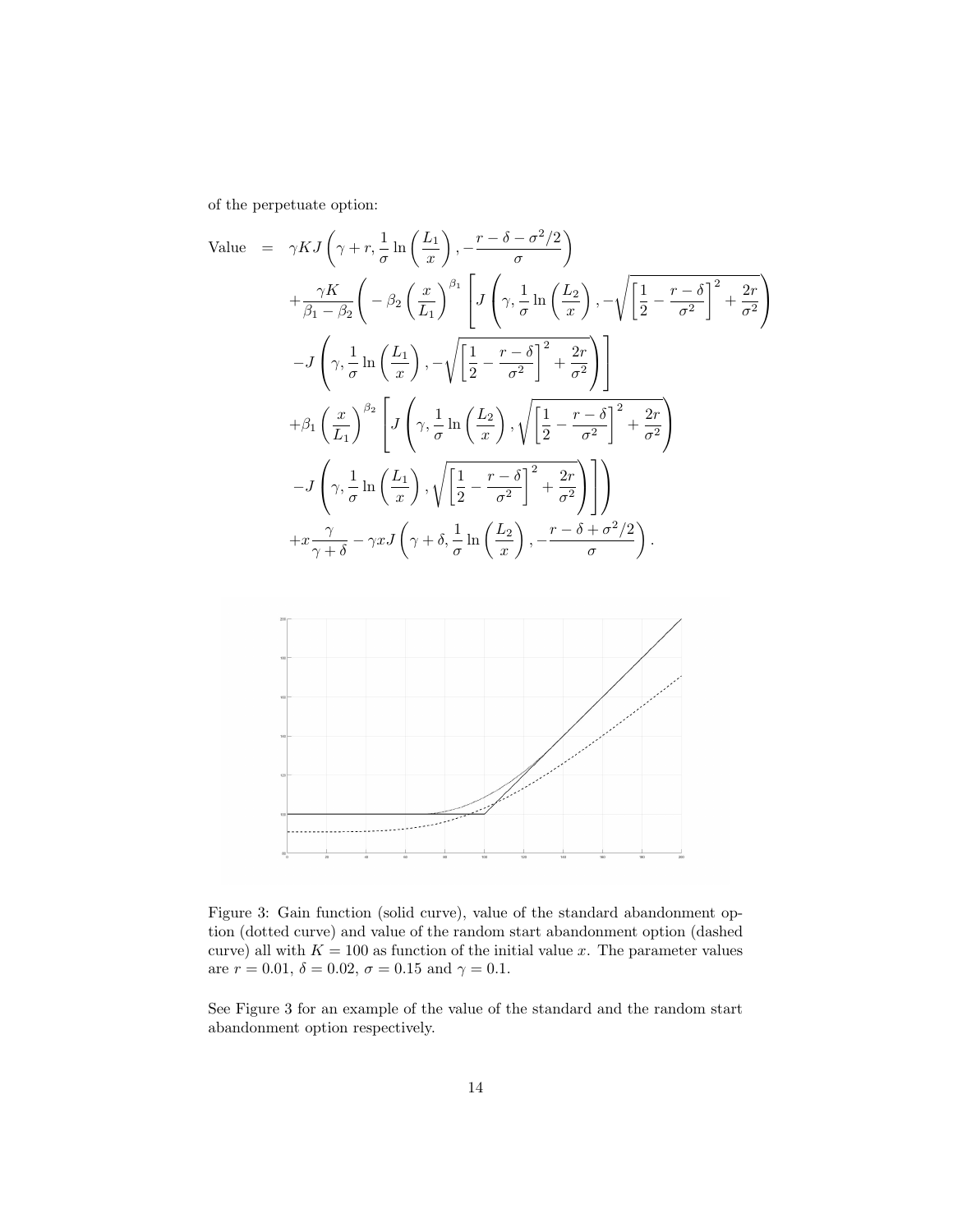To calculate the mean time until the random start abandonment option is exercised we will use the fact that the expected time until a Brownian motion with drift  $\mu$  per unit of time, volatility  $\sigma$  and started at x exits from the interval  $(a, b)$  is given by

$$
m(x;a,b) = \frac{b-x}{\mu} - \frac{b-a}{\mu} \cdot \frac{e^{-\frac{2\mu x}{\sigma^2}} - e^{-\frac{2\mu b}{\sigma^2}}}{e^{-\frac{2\mu a}{\sigma^2}} - e^{-\frac{2\mu b}{\sigma^2}}} \text{ for } a \le x \le b
$$

(see e.g. Dominé  $[5]$ ). We now sketch how the expected time until the abandonment option is optimally exercise can be calculated. If we again let

$$
\tau_c^* = \inf\{t \ge 0 \,|\, X_t \not\in (L_1, L_2)\}
$$

be the optimal stopping time of the standard version of the perpetuate American option under consideration, and let

$$
\tau^* = \inf\{t \ge \tau_S^* \,|\, X_t \not\in (L_1, L_2)\}
$$

be the optimal stopping time of the random start version of the option. We have

$$
X_t \notin (L_1, L_2) \iff \ln X_t \notin (\ln L_1, \ln L_2),
$$

and since  $(X_t)$  is a GBM we also have

$$
\ln X_t = \ln x + \left(\mu - \frac{\sigma^2}{2}\right)dt + \sigma dW_t = \ln x + \nu t + \sigma W_t.
$$

With

$$
a=\ln L_1 \text{ and } b=\ln L_2
$$

it follows that

$$
E_x \left[ \tau_c^{\star} \right] = m(\ln x; \ln L_1, \ln L_2)
$$
  
\n
$$
= \frac{\ln L_2 - \ln x}{\nu} - \frac{\ln L_2 - \ln L_1}{\nu} \cdot \frac{e^{-\frac{2\nu \ln x}{\sigma^2}} - e^{-\frac{2\nu \ln L_2}{\sigma^2}}}{e^{-\frac{2\nu \ln L_1}{\sigma^2}} - e^{-\frac{2\nu \ln L_2}{\sigma^2}}}
$$
  
\n
$$
= \frac{1}{\nu} \ln \frac{L_2}{x} - \frac{1}{\nu} \ln \frac{L_2}{L_1} \cdot \frac{L_2^{-2\nu/\sigma^2} - x^{-2\nu/\sigma^2}}{L_2^{-2\nu/\sigma^2} - L_1^{-2\nu/\sigma^2}}
$$
  
\n
$$
= \frac{1}{\nu} \ln \frac{L_2}{x} + \frac{1}{\nu} \cdot \frac{1 - (x/L_2)^{-2\nu/\sigma^2}}{1 - (L_1/L_2)^{-2\nu/\sigma^2}} \ln \frac{L_1}{L_2}.
$$

**Remark 3.2** For  $a > 0$  we have

$$
\lim_{z \downarrow 0} \frac{\ln z}{1 - z^{-a}} = 0,
$$

so letting  $L_1 \downarrow 0$  in the expression for  $E_x[\tau_c^{\star}]$  above under the assumption that  $\nu > 0$  we get

$$
E_x\left[\tau_c^{\star}\right] = \frac{1}{\nu}\ln\frac{L_2}{x}.
$$

With  $L_2 = L_c$  this is consistent with the expression for the expectation in the optimal investment problem above.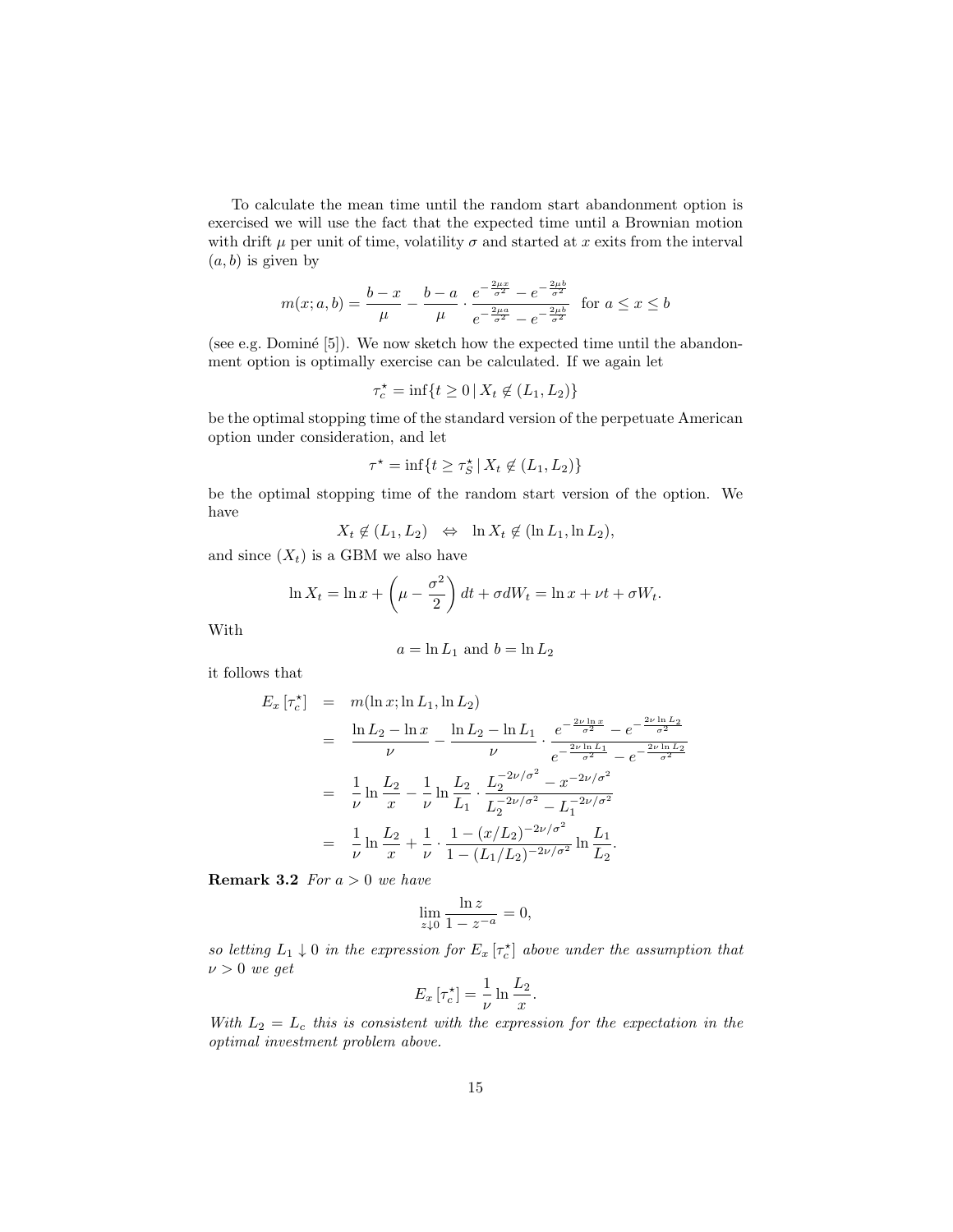Again we use

$$
\tau_S^{\star}|X_{\tau_S} = x \quad \stackrel{d}{=} \quad \tau_c^{\star}|X_0 = x,
$$

and get

$$
E_x \left[ \tau_S^{\star} \right] = E_x \left[ E_x \left[ \tau_S^{\star} | X_{\tau_S} \right] \right]
$$
  
\n
$$
= E_x \left[ m (\ln X_{\tau_S}; \ln L_1, \ln L_2) \mathbf{1} (L_1 \le X_{\tau_S} \le L_2) \right]
$$
  
\n
$$
= \frac{1}{\nu} \left( \ln L_2 + \frac{1}{1 - (L_1/L_2)^{-2\nu/\sigma^2}} \ln \frac{L_1}{L_2} \right) P(L_1 \le X_{\tau_S} \le L_2)
$$
  
\n
$$
- \frac{1}{\nu} E \left[ \left( \ln X_{\tau_S} + \frac{(X_{\tau_S}/L_2)^{-2\nu/\sigma^2}}{1 - (L_1/L_2)^{-2\nu/\sigma^2}} \ln \frac{L_1}{L_2} \right) \mathbf{1} (L_1 \le X_{\tau_S} \le L_2) \right].
$$

Using the fact that  $\ln X_{\tau_S}$  has a known distribution makes it possible to calculate the expression on the right-hand side, but we will pursue these calculations further.

Remark 3.3 A more realistic model is perhaps to consider the payoff function

$$
G(x) = \max(K, x - I).
$$

In this model the investment can be terminated for a payoff of  $K$ , or initiated at a cost of  $I$  – in this case paid at the time the project is undertaken. The parameters  $\beta_1$  and  $\beta_2$  are the same (since they are determined by the dynamics of the underlying diffusion) as above, but the matching condition at the level at which we choose to initiate the project is different from the one above. It does not seem to exist an analytical solution in this case, so we have to use some numerical method to get the value of the standard American perpetual option.

## 4 Extensions

In this section we briefly comment on some possible ways of extending the model used here.

### 4.1 Lévy processes with negative jumps

Instead of assuming a geometric Brownian motion, as we did above, we can assume a more general model driven by a Lévy process  $Y$  which is assumed to have finite exponential moments and only negative jumps. In this case the solution to the standard American call option is known and has the same form as in the GBM case (see Mordecki [14] for details). More explicitly we assume that for  $t \geq 0$  we have

$$
X_t = X_0 e^{Y_t}
$$

under  $Q$  (we focus on the valuation problem here), and as in the GBM case we will use Proposition 2.2 to calculate the value of the random start option when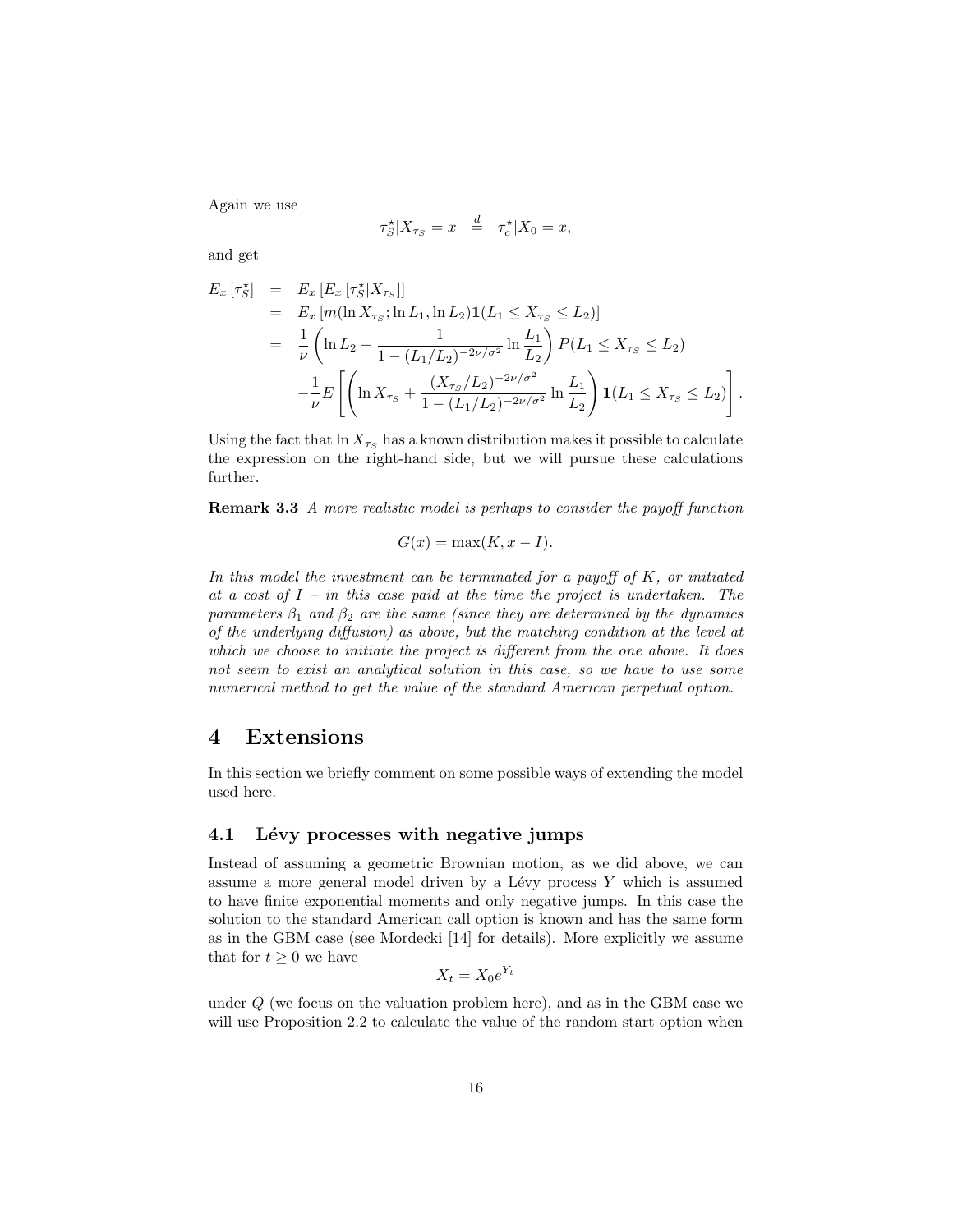$t < \tau_S$ . In the Lévy process case we get for  $u \geq t$ 

$$
E^{Q}[X_{u}^{a}\mathbf{1}(X_{u}\leq b)|\mathcal{F}_{t}] = X_{t}^{a} E^{Q}[e^{a(Y_{u}-Y_{t})}\mathbf{1}(X_{u}\leq b)]
$$
  

$$
= X_{t}^{a} E^{Q}[e^{aY_{u-t}}\mathbf{1}(Y_{u-t}\leq \ln\left(\frac{b}{X_{t}}\right))]
$$
  

$$
= X_{t}^{a} \int_{-\infty}^{\ln(b/X_{t})} e^{ay} dG_{u-t}(y),
$$

where

$$
G_t(y) = Q(Y_t \le y).
$$

To continue we need to be able to calculate this expression, and then proceed to prove a new version of Proposition 3.1. Even under the assumption of a constant intensity it seems hard to get explicit expressions for the value of any interesting random start options, and we will have to use numerical methods.

#### 4.2 A more general model

If we move away from the Markovian case, then we need to use the general formula for the value of an American perpetual option with gain function  $G$ :  $\mathbb{R} \to \mathbb{R}_+$  given by

$$
U_t = \operatorname*{ess\,sup}_{\nu \in \mathcal{S}_t} E^Q \left[ e^{-r(\nu - t)} G(X_\nu) \Big| \mathcal{F}_t \right].
$$

Again  $S_t$  is the set of stopping times greater than or equal to t. In this case the value of the random start American perpetual option is given by

$$
\text{Value} = \begin{cases} & U_t \text{ on } \{ \tau_S \le t \} \\ & E^Q \left[ e^{-r(\tau_S - t)} U_{\tau_S} \middle| \mathcal{F}_t \right] \text{ on } \{ \tau_S > t \} \end{cases}
$$

To get explicit expressions could be hard, but the important point to make is that we do not need to make the assumption of a Markovian model; the same principle holds for random start options in the general case.

#### 4.3 A more general random time  $\tau_S$

Instead of assuming that  $\tau_s$  is independent of the driving process(es) under both P and Q we can use constructions that are used in credit risk models. Let  $H_t = \mathbf{1}(\tau_s \le t)$  and define  $\mathcal{H}_t = \sigma(H_u, 0 \le u \le t)$ . One approach is to assume that the full information available at time  $t \geq 0$  is given by the  $\sigma$ -algebra  $\mathcal{G}_t$ , which in turn is assumed to be decomposed according to  $\mathcal{G}_t = \mathcal{F}_t \vee \mathcal{H}_t$ . Here  $\mathcal{F}_t$ represents all information up to and including time  $t$  in excess of knowing if the random time  $\tau_S$  has occured or not (this information is given by  $\mathcal{H}_t$ ). In these type of models it is assumed that  $\tau_S$  is not an  $(\mathcal{F}_t)$ -stopping time (it is obviously a  $(\mathcal{G}_t)$ -stopping time). In credit risk modelling this is known as the reduced form approach (see e.g. Jeanblanc et al [8] for more on reduced form modelling). If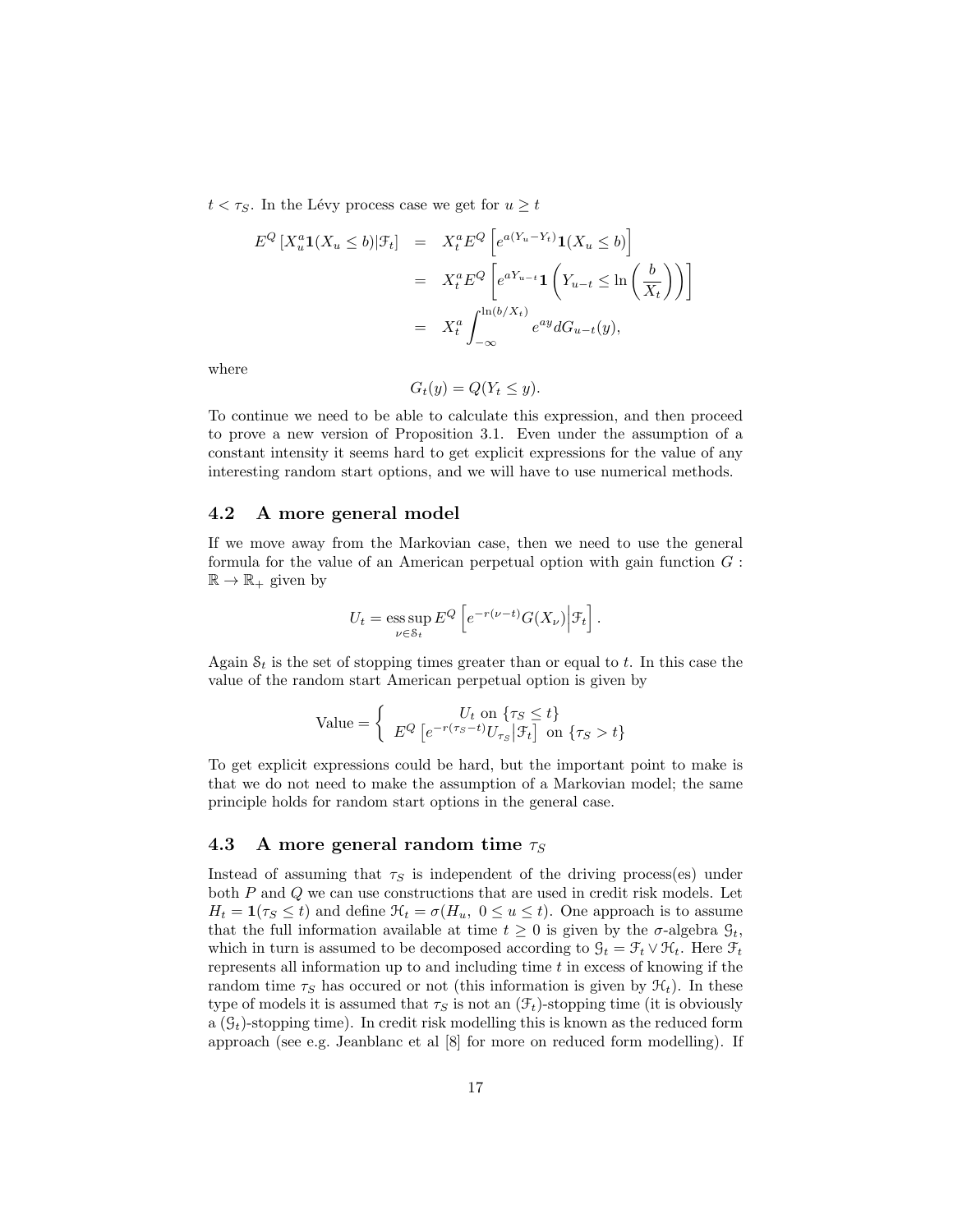we are only interested in the value of the random start option, then it is quite straightforward to use this approach. If we want to use properties of  $\tau<sub>S</sub>$  under P, e.g. to calculate the mean time until an option is exercised, then we need to extend the reduced form models to also take care of the properties of  $\tau_S$  under P.

# 5 Summary

We have considered a model in which an American option cannot be exercised until a given stopping time has occured. The main application we have in mind is when an irreversible investment should be done (an example of a timing option), but where we have to wait for a permit before the investment can be done. The value of this optionalty is explicitly calculated, and we also determine the expected time until this random option is optimally exercised. As another application of the modelling framework presented, we consider a version of an abandonment option. Again, it is possible to calculate the value of the random start version of this option.

# A Proofs

## A.1 Proof of Proposition 3.1

We begin with two lemmas.

**Lemma A.1** Define for  $k > 0$  and  $L, M \in \mathbb{R}$ 

$$
J(k, L, M) = \int_0^\infty \Phi\left(M\sqrt{x} + \frac{L}{\sqrt{x}}\right) e^{-kx} dx,
$$

where  $\Phi$  is the distribution function of a standard normal distributed random variable. Then

$$
J(k, L, M) = \begin{cases} \frac{1}{2k} e^{-L(M - \sqrt{M^2 + 2k})} \left( \frac{M}{\sqrt{M^2 + 2k}} + 1 \right) & \text{if } L < 0 \\ \frac{1}{k} + \frac{1}{2k} e^{-L(M + \sqrt{M^2 + 2k})} \left( \frac{M}{\sqrt{M^2 + 2k}} - 1 \right) & \text{if } L \ge 0 \end{cases}
$$

For a proof, see Armerin & Song [1].

**Lemma A.2** If  $X$  is the geometric Brownian motion

$$
dX_t = \mu X_t dt + \sigma X_t dW_t
$$

with  $\mu \in \mathbb{R}$  and  $\sigma > 0$  and  $a, b \in \mathbb{R}$  are two constants, then for  $0 \leq t < u$  it holds that

$$
E[X_u^a \mathbf{1}(X_u \le b) | \mathcal{F}_t] = x^a e^{a(\mu + (a-1)\sigma^2/2)(u-t)} \Phi(D(u-t)),
$$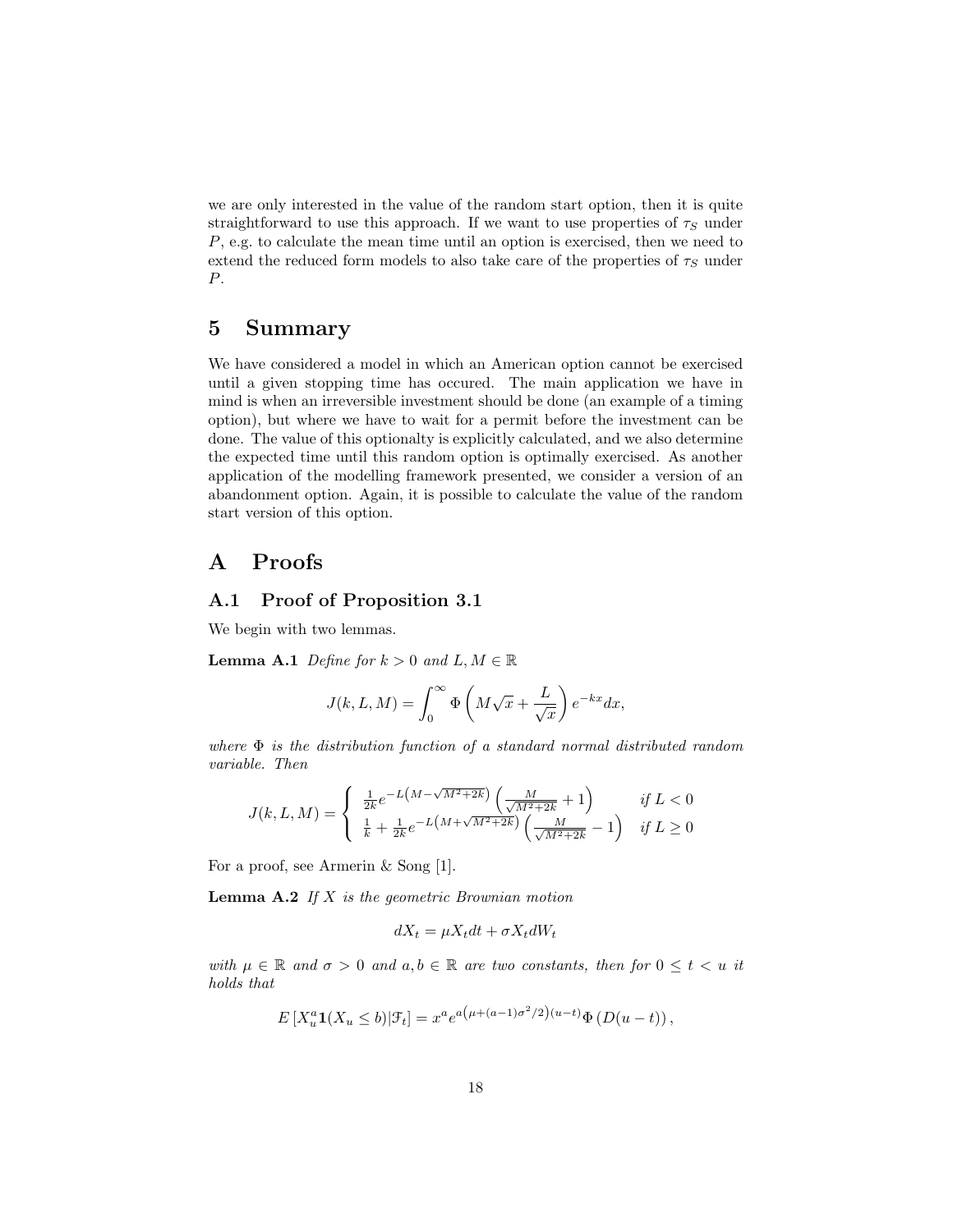where

$$
D(z) = \frac{\ln(b/x) - (\mu - \sigma^2/2) z}{\sigma \sqrt{z}} - a\sigma \sqrt{z}
$$
  
= 
$$
\frac{1}{\sigma} \ln\left(\frac{b}{x}\right) \cdot \frac{1}{\sqrt{z}} + \left(\frac{\sigma}{2} - \frac{\mu}{\sigma} - a\sigma\right) \sqrt{z}.
$$

Proof. Using

$$
X_u = X_t e^{(\mu - \sigma^2/2)(u - t) + \sigma(W_u - W_t)}
$$

we get

$$
\mathbf{1}(X_u \leq b) = \mathbf{1}\left(\frac{W_u - W_t}{\sqrt{u-t}} \leq \frac{\ln(b/X_t) - (\mu - \sigma^2/2)(u-t)}{\sigma\sqrt{u-t}}\right).
$$

Since

$$
\frac{W_u - W_t}{\sqrt{u - t}} \sim N(0, 1),
$$

and letting  $d(z) = D(z) + a\sigma\sqrt{z}$ , we get

$$
E[X_u^a \mathbf{1}(X_u \le b) | \mathcal{F}_t] = X_t^a e^{a(\mu - \sigma^2/2)(u - t)} E\left[e^{a\sigma(W_u - W_t)} \mathbf{1}(X_u \le b) | \mathcal{F}_t\right]
$$
  
\n
$$
= X_t^a e^{a(\mu - \sigma^2/2)(u - t)} \int_{-\infty}^{d(u - t)} e^{a\sigma\sqrt{u - t}z} \frac{1}{\sqrt{2\pi}} e^{-\frac{z^2}{2}} dz
$$
  
\n
$$
= X_t^a e^{\alpha(\mu - \sigma^2/2)(u - t)} \int_{-\infty}^{d(u - t)} \frac{1}{\sqrt{2\pi}} e^{-\frac{1}{2}[(z - a\sigma\sqrt{u - t})^2 - a^2\sigma^2(u - t)]} dz
$$
  
\n
$$
= X_t^a e^{a(\mu + (a - 1)\sigma^2/2)(u - t)} \Phi\left(d(u - t) - a\sigma\sqrt{u - t}\right)
$$
  
\n
$$
= X_t^a e^{a(\mu + (a - 1)\sigma^2/2)(u - t)} \Phi(D(u - t)).
$$

 $\Box$ 

Here is now the proof of Proposition 3.1.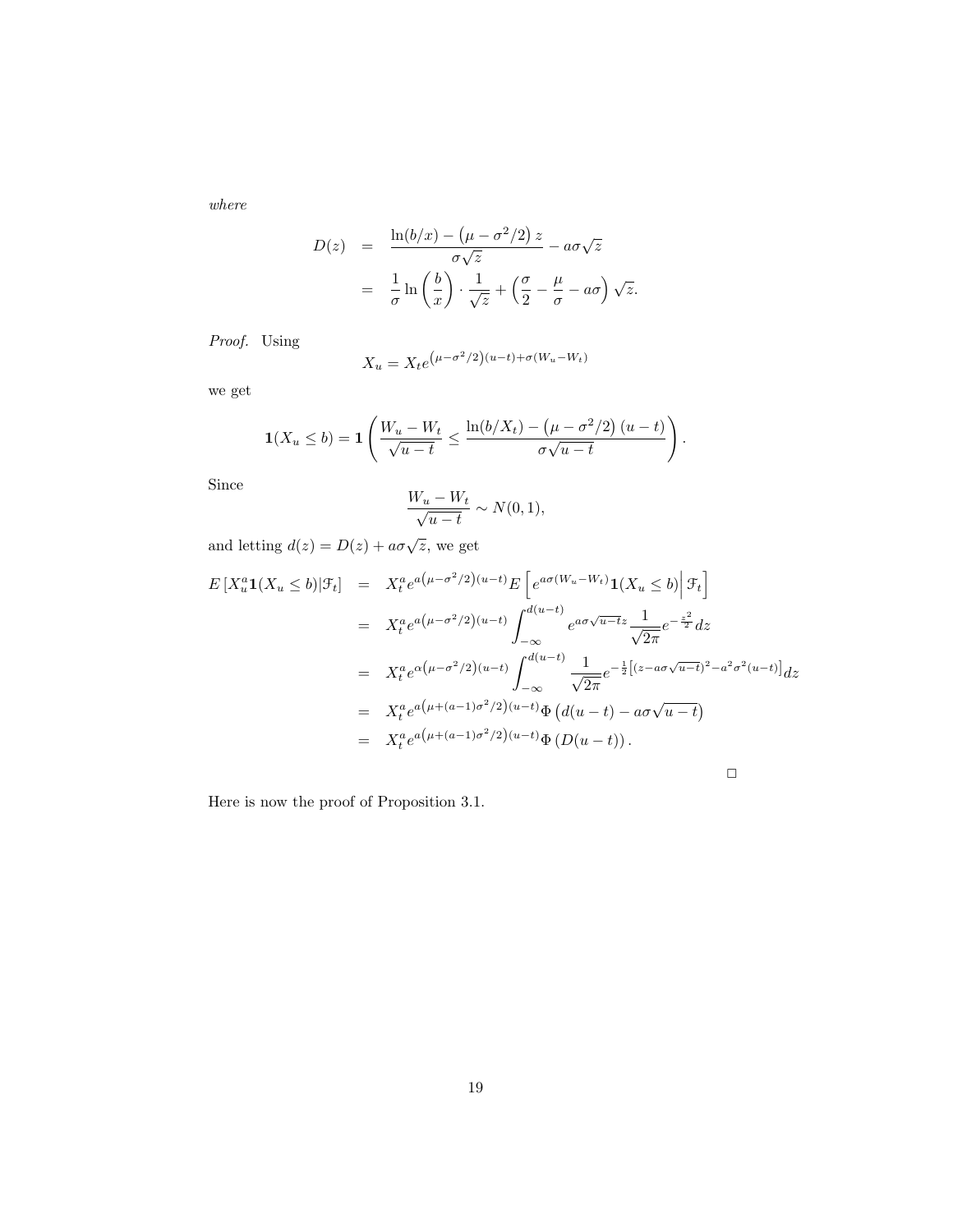*Proof.* For general  $a, b \in \mathbb{R}$  we have

$$
E^{Q}\left[e^{-r(r_{S}-t)}X_{\tau_{S}}^{a}\mathbf{1}(X_{\tau_{S}}\leq b)\Big|\mathcal{F}_{t}\right] = \left\{\text{Proposition 2.2 with } f(x) = x^{a}\mathbf{1}(x\leq b)\right\}
$$

$$
= \int_{t}^{\infty} E^{Q}\left[X_{u}^{a}\mathbf{1}(X_{u}\leq b)|\mathcal{F}_{t}\right]\gamma e^{-(r+\gamma)(u-t)}du
$$

$$
= \left\{\text{Lemma A.2}\right\}
$$

$$
= \int_{t}^{\infty} X_{t}^{a} e^{a(r-\delta+(a-1)\sigma^{2}/2)(u-t)}\Phi(D(u-t))\gamma e^{-(r+\gamma)(u-t)}du
$$

$$
= \gamma X_{t}^{a} \int_{0}^{\infty} e^{-[r+\gamma-a(r-\delta+(a-1)\sigma^{2}/2)]v}\Phi(D(v))dv
$$

$$
= \left\{\text{Lemma A.1}\right\}
$$

$$
= \gamma X_{t}^{a} J\left(r+\gamma-a(r-\delta+(a-1)\sigma^{2}/2),\frac{1}{\sigma}\ln\frac{b}{X_{t}}, \frac{\sigma}{2} - \frac{r-\delta}{\sigma} - a\sigma\right).
$$

When  $a=\beta_i$  we have

$$
r + \gamma - \beta_i (r - \delta + (\beta_i - 1)\sigma^2 / 2) = \gamma
$$

and

$$
\frac{\sigma}{2} - \frac{r - \delta}{\sigma} - \beta_i \sigma = -\text{sgn}(\beta_i) \sqrt{\left[\frac{1}{2} - \frac{r - \delta}{\sigma^2}\right]^2 + \frac{2r}{\sigma^2}},
$$

and the proof is complete.  $\Box$ 

## A.2 The value of the abandonment option

We want to solve the problem

$$
V(x) = \sup_{\tau} E_x^Q \left[ e^{-r\tau} \max(K, X_{\tau}) \right],
$$

where  $X$  is a geometric Brownian motion with dynamics given by

$$
dX_t = (r - \delta)X_t dt + \sigma X_t dW_t^Q.
$$

Here  $W^Q$  is a Q-Wiener process and we assume that  $r > 0$ ,  $\delta > 0$  and  $\sigma > 0$ . We also want to find, if it exists, an optimal stopping time  $\tau^*$  of this problem.

Theorem A.3 The optimal value and the optimal stopping time to the optimal stopping problem above is given by

$$
V(x) = \begin{cases} K & \text{when } x \in [0, L_1] \\ K \left[ \frac{-\beta_2}{\beta_1 - \beta_2} \left( \frac{x}{L_1} \right)^{\beta_1} + \frac{\beta_1}{\beta_1 - \beta_2} \left( \frac{x}{L_1} \right)^{\beta_2} \right] & \text{when } x \in (L_1, L_2) \\ x & \text{when } x \in [L_2, \infty) \end{cases}
$$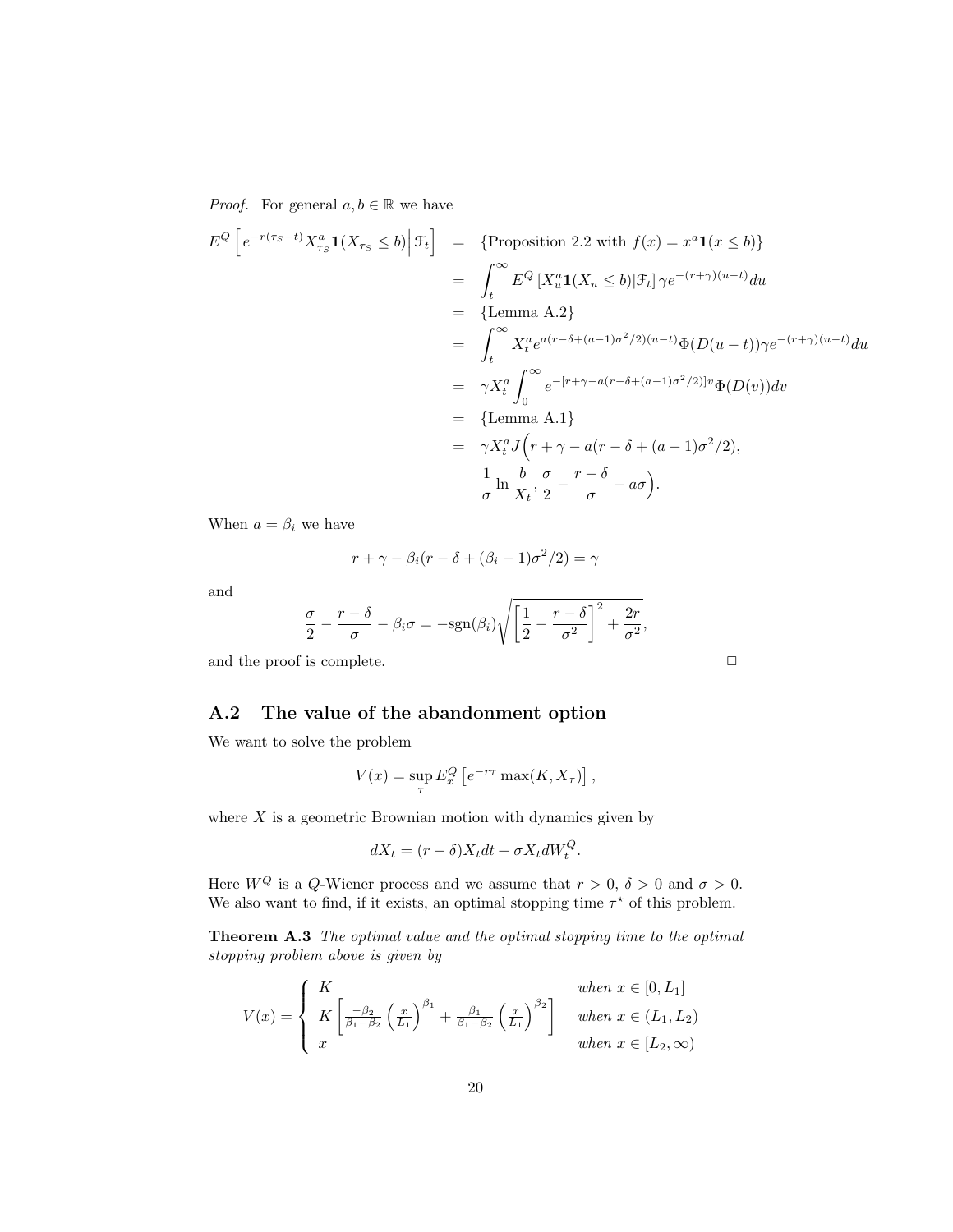$$
\tau^* = \inf\{t \ge 0 \,|\, X_t = L_1 \text{ or } X_t = L_2\}
$$

respectively, where

$$
\beta_1 = \frac{1}{2} - \frac{r - \delta}{\sigma^2} + \sqrt{\left[\frac{1}{2} - \frac{r - \delta}{\sigma^2}\right]^2 + \frac{2r}{\sigma^2}} > 1,
$$
  
\n
$$
\beta_2 = \frac{1}{2} - \frac{r - \delta}{\sigma^2} - \sqrt{\left[\frac{1}{2} - \frac{r - \delta}{\sigma^2}\right]^2 + \frac{2r}{\sigma^2}} < 0,
$$
  
\n
$$
L_1 = K\left(-\frac{\beta_2}{\beta_1} \cdot \frac{\beta_1 - 1}{1 - \beta_2}\right)^{(1 - \beta_1)/(\beta_1 - \beta_2)} \frac{\beta_2}{\beta_2 - 1},
$$

and

$$
L_2 = K \left( -\frac{\beta_2}{\beta_1} \cdot \frac{\beta_1 - 1}{1 - \beta_2} \right)^{-\beta_1/(\beta_1 - \beta_2)} \frac{\beta_2}{\beta_2 - 1}.
$$

To prove this, we will use the following observation from Mordecki [14]. We formulate it under the pricing measure Q, but this is only because it fits with our application, and for a general gain function G.

#### Observation A.4 Let

$$
V(x) = \sup_{\tau} E_x^Q \left[ e^{-r\tau} G(X_\tau) \right],
$$

where the supremum is taken over the set of stopping times. If a function  $\hat{V}$ and a stopping time  $\hat{\tau}$  fulfills

> (i)  $\hat{V}(x) = E_x^Q \left[ e^{-r\hat{\tau}} G(X_{\hat{\tau}}) \right]$ (ii)  $\hat{V}(x) \geq E_x^Q \left[ e^{-r\tau} G(X_\tau) \right]$  for every stopping time  $\tau$ ,

then

$$
V = \hat{V}
$$
 and  $\hat{\tau}$  is an optimal stopping time.

**Lemma A.5** Assume that  $G(x) \geq 0$  for every  $x \in \mathbb{R}$ . Sufficient conditions for (ii) in Observation A.4 to hold are

- $\hat{V}(x) \ge G(x)$  for every  $x \in \mathbb{R}$ , and
- $e^{-rt}\hat{V}(X_t)$  is a Q-supermartingale.

*Proof.* Let  $\tau$  be a stopping time. Since  $e^{-rt}\hat{V}(X_t)$  is a supermartingale by assumption, for any  $n \in \mathbb{Z}_+$  we have

$$
E_x^Q\left[e^{-r(\tau\wedge n)}\hat{V}(X_{\tau\wedge n})\right] \leq \hat{V}(x).
$$

and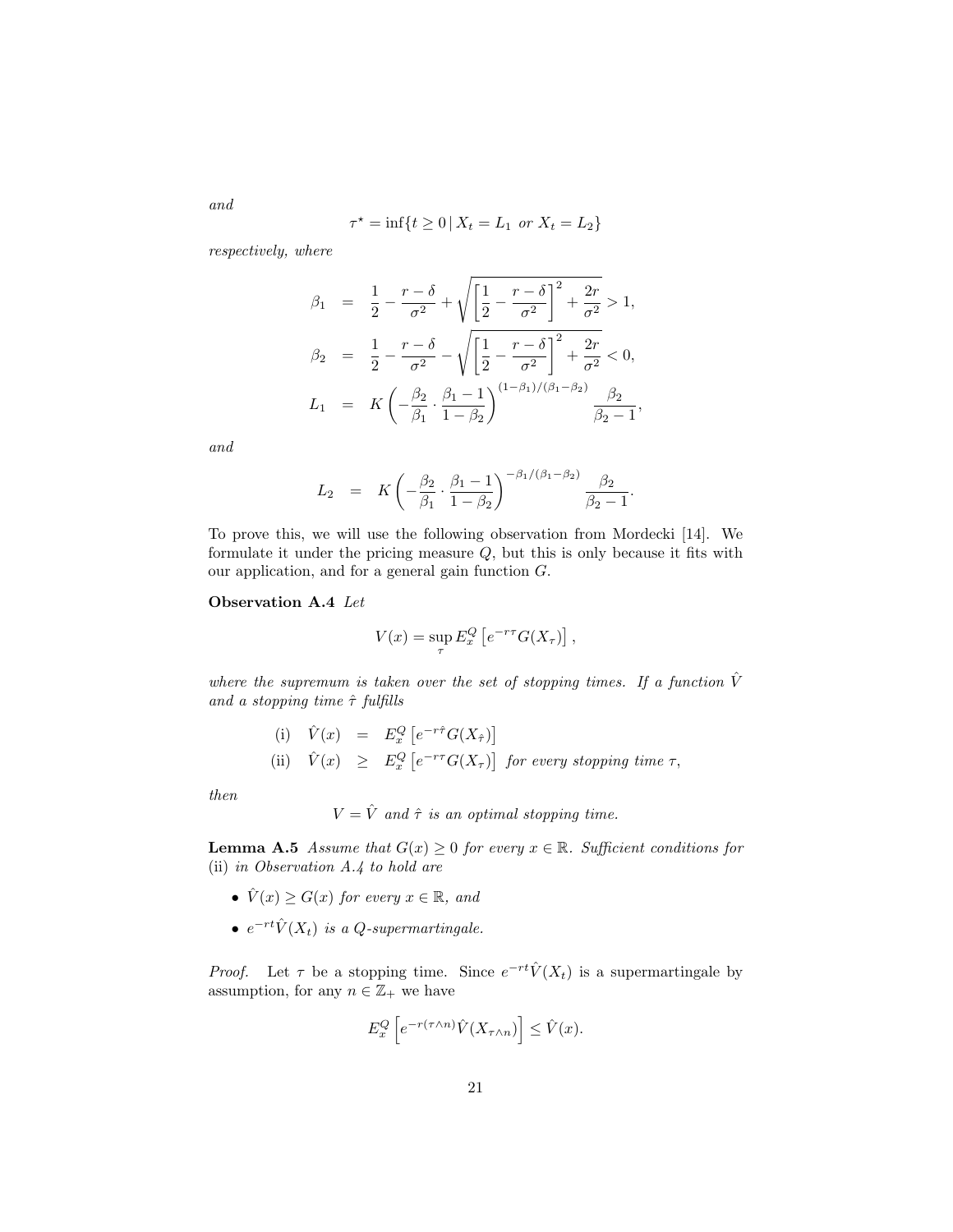It follows that

$$
\liminf_{n \to \infty} E_x^Q \left[ e^{-r(\tau \wedge n)} \hat{V}(X_{\tau \wedge n}) \right] \le \hat{V}(x),
$$

and using Fatou's lemma (since G is non-negative and  $\hat{V} \geq G$ , the process  $e^{-rt}\hat{V}(X_t)$  is also non-negative) we get

$$
E_x^Q\left[e^{-r\tau}\hat{V}(X_\tau)\right] \leq \hat{V}(x).
$$

Using  $\hat{V}(x) \ge G(x)$  for every  $x \in \mathbb{R}$  we finally get

$$
E_x^Q\left[e^{-r\tau}G(X_\tau)\right] \leq \hat{V}(x),
$$

which is condition (ii).  $\Box$ 

We now turn to the proof of Theorem A.3.

Proof. We use Observation A.4 with

$$
\hat{V}(x) = \begin{cases}\nK & \text{when } x \in [0, L_1] \\
K \left[ \frac{-\beta_2}{\beta_1 - \beta_2} \left( \frac{x}{L_1} \right)^{\beta_1} + \frac{\beta_1}{\beta_1 - \beta_2} \left( \frac{x}{L_1} \right)^{\beta_2} \right] & \text{when } x \in (L_1, L_2) \\
x & \text{when } x \in [L_2, \infty)\n\end{cases}
$$

and

$$
\hat{\tau} = \inf\{t \ge 0 \,|\, X_t = L_1 \text{ or } X_t = L_2\}.
$$

We start by noting that  $Q(\hat{\tau} < \infty) = 1$  and that

$$
M_t^i = e^{-rt} X_t^{\beta_i}, \ i = 1, 2,
$$

are non-negative Q-martingales. It follows that

$$
E_x^Q \left[ e^{-r\hat{\tau}} \max(K, X_{\hat{\tau}}) \right] = E_x^Q \left[ e^{-r\hat{\tau}} \hat{V}(X_{\hat{\tau}}) \right]
$$
  

$$
= E_x^Q \left[ e^{-r\hat{\tau}} (k_1 X_{\hat{\tau}}^{\beta_1} + k_2 X_{\hat{\tau}}^{\beta_2}) \right]
$$
  

$$
= E_x^Q \left[ k_1 M_{\hat{\tau}}^1 + k_2 M_{\hat{\tau}}^2 \right].
$$

Since for  $i = 1, 2$  and every integer n we have

$$
0 \le M_{\hat{\tau} \wedge n}^i \le L_2^{\beta_i}
$$

we can use bounded convergence to get

$$
E_x^Q \left[ e^{-r\hat{\tau}} \max(K, X_{\hat{\tau}}) \right] = \lim_{n \to \infty} E_x^Q \left[ k_1 M_{\hat{\tau} \wedge n}^1 + k_2 M_{\hat{\tau} \wedge n}^2 \right] = k_1 M_0^1 + k_2 M_0^2 = \hat{V}(x).
$$

This shows that  $\hat{V}$  and  $\hat{\tau}$  satisfies condition (i). To prove that condition (ii) is satisfied we use Lemma A.5. We have

$$
\hat{V}(x) \ge \max(K, x) = G(x)
$$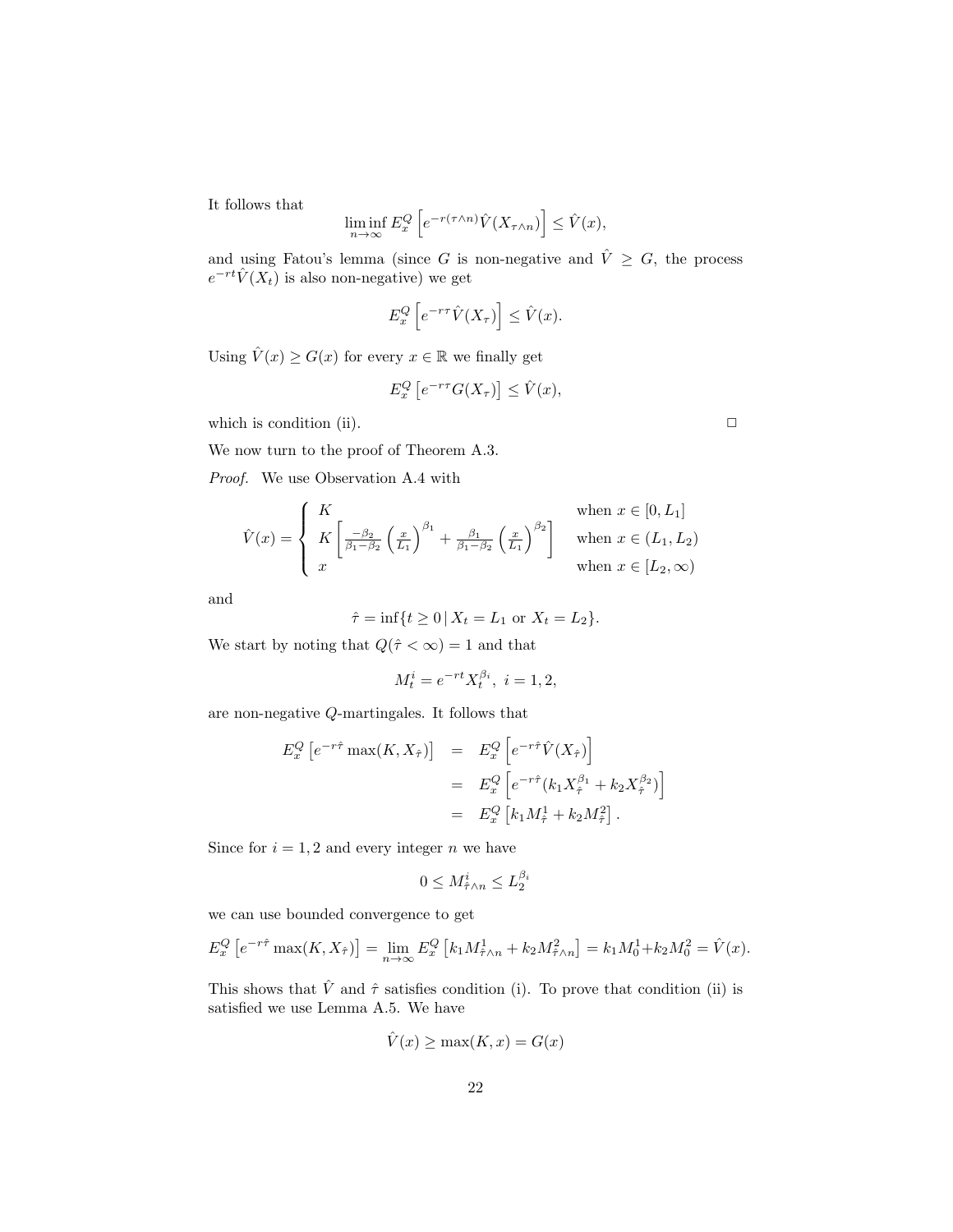and need to show that  $e^{-rt}\hat{V}(X_t)$  is a Q-supermartingale. To do this we begin by defining the function

$$
F(x) = \begin{cases} Kx^{-\beta_1} & \text{if } x \in (0, L_1] \\ A_1 + A_2 x^{\beta_2 - \beta_1} & \text{if } x \in (L_1, L_2) \\ x^{1 - \beta_1} & \text{if } x \in [L_2, \infty). \end{cases}
$$

The function  $F$  is decreasing and concave, and we have

$$
\hat{V}(x) = x^{\beta_1} F(x)
$$
 when  $x \in (0, \infty)$ .

Now take  $0 \leq s \leq t$  and introduce the measure  $Q^1$  on  $\mathcal{F}_t$  by using  $M_t^1$  as Radon-Nikodym derivative with respect to Q:

$$
\left. \frac{dQ^1}{dQ} \right|_{\mathcal{F}_t} = M_t^1.
$$

We now get

$$
E^{Q}\left[e^{-rt}\hat{V}(X_{t})\Big|\mathcal{F}_{s}\right] = E^{Q}\left[e^{-rt}X_{t}^{\beta_{1}}F(X_{t})\Big|\mathcal{F}_{s}\right]
$$
  
\n
$$
= M_{s}^{1}E^{Q}\left[\frac{M_{t}^{1}}{M_{s}^{2}}F(X_{t})\Big|\mathcal{F}_{s}\right]
$$
  
\n
$$
= M_{s}^{1}E^{1}\left[F(X_{t})|\mathcal{F}_{s}\right]
$$
  
\n
$$
\leq M_{s}^{1}F\left(E^{1}\left[X_{t}|\mathcal{F}_{s}\right]\right)
$$
  
\n
$$
= M_{s}^{1}F\left(\frac{E^{Q}\left[M_{t}^{1}X_{t}|\mathcal{F}_{s}\right]}{M_{s}^{1}}\right)
$$
  
\n
$$
\leq M_{s}^{1}F(X_{s})
$$
  
\n
$$
= e^{-rs}X_{s}^{\beta_{1}}F(X_{s})
$$
  
\n
$$
= e^{-rs}\hat{V}(X_{s})
$$

The first inequality above follows from Jensen's inequality (since  $F$  is concave), and the second from the facts that  $(M_t^1 X_t) = (e^{-rt} X_t^{\beta_1+1})$  is a Qsubmartingale and that  $F$  is decreasing.

# References

- [1] Armerin, F. & Song, H.-S. (2009), 'Valuing the Housing Cooperative Conversion Option', Essays on risk and housing, Trita-BFE, ISSN 1104-4101, 2009:87.
- [2] Bielecki, T. R. & Rutkowski, M. (2002), 'Credit risk: Modeling, Valuation and Hedging', Springer-Verlag.